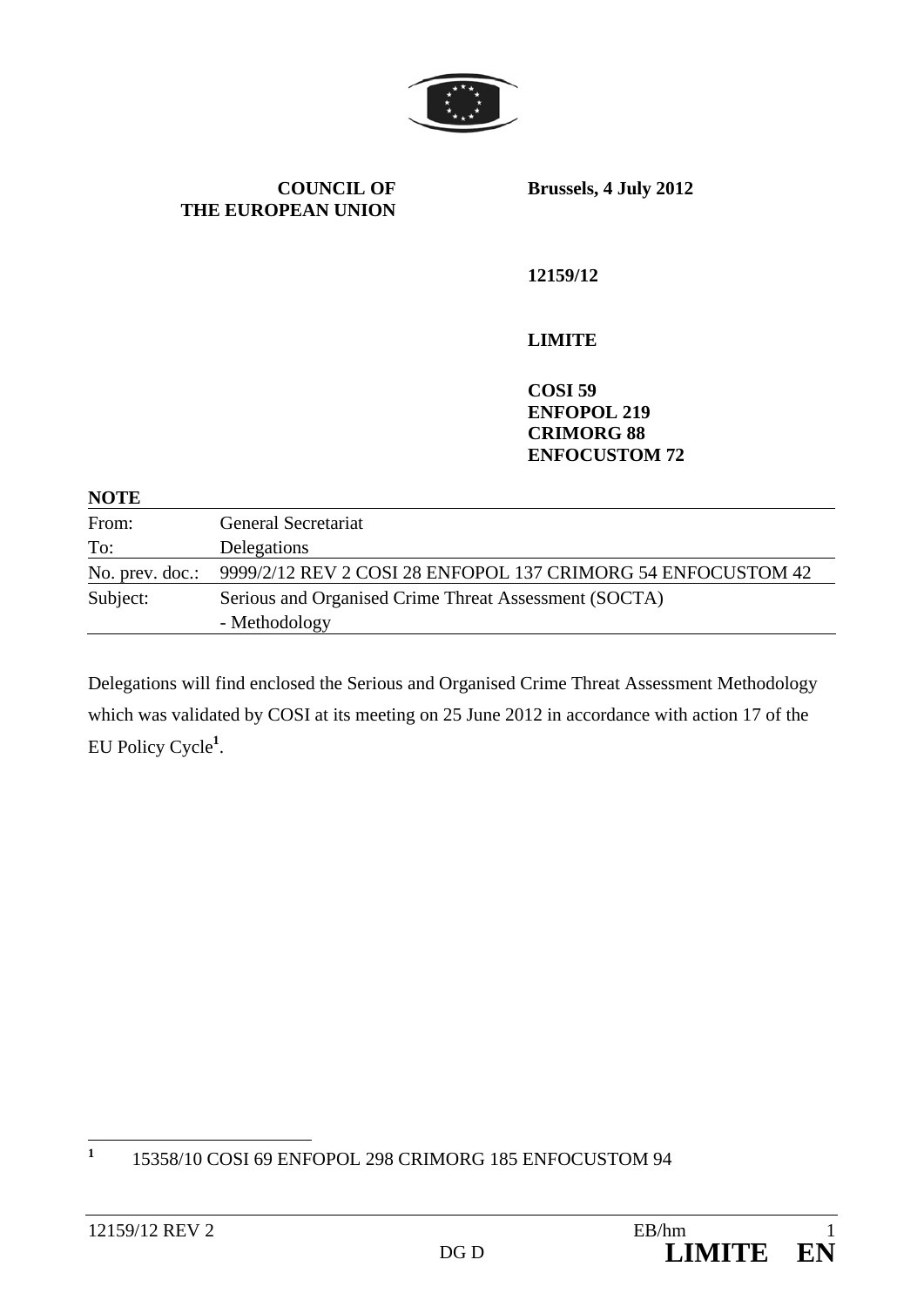## SERIOUS AND ORGANISED CRIME THREAT ASSESSMENT

### **METHODOLOGY**

#### **Table of Contents**

| 1.             |        |  |  |  |  |  |  |
|----------------|--------|--|--|--|--|--|--|
| 1.1.           |        |  |  |  |  |  |  |
| 1.2.           |        |  |  |  |  |  |  |
| 1.3.           |        |  |  |  |  |  |  |
| 1.4.           |        |  |  |  |  |  |  |
| 1.5.           |        |  |  |  |  |  |  |
| 2.             |        |  |  |  |  |  |  |
| 2.1.           |        |  |  |  |  |  |  |
| 2.2.           |        |  |  |  |  |  |  |
|                | 2.2.1. |  |  |  |  |  |  |
|                | 2.2.2. |  |  |  |  |  |  |
|                | 2.2.3. |  |  |  |  |  |  |
| 2.3.           |        |  |  |  |  |  |  |
|                | 2.3.1. |  |  |  |  |  |  |
|                | 2.3.2. |  |  |  |  |  |  |
|                | 2.3.3. |  |  |  |  |  |  |
|                | 2.3.4. |  |  |  |  |  |  |
| 2.4.           |        |  |  |  |  |  |  |
|                | 2.4.1. |  |  |  |  |  |  |
|                | 2.4.2. |  |  |  |  |  |  |
|                |        |  |  |  |  |  |  |
| 2.5.           |        |  |  |  |  |  |  |
| 3.             |        |  |  |  |  |  |  |
| $\mathbf{4}$ . |        |  |  |  |  |  |  |
| 5.             |        |  |  |  |  |  |  |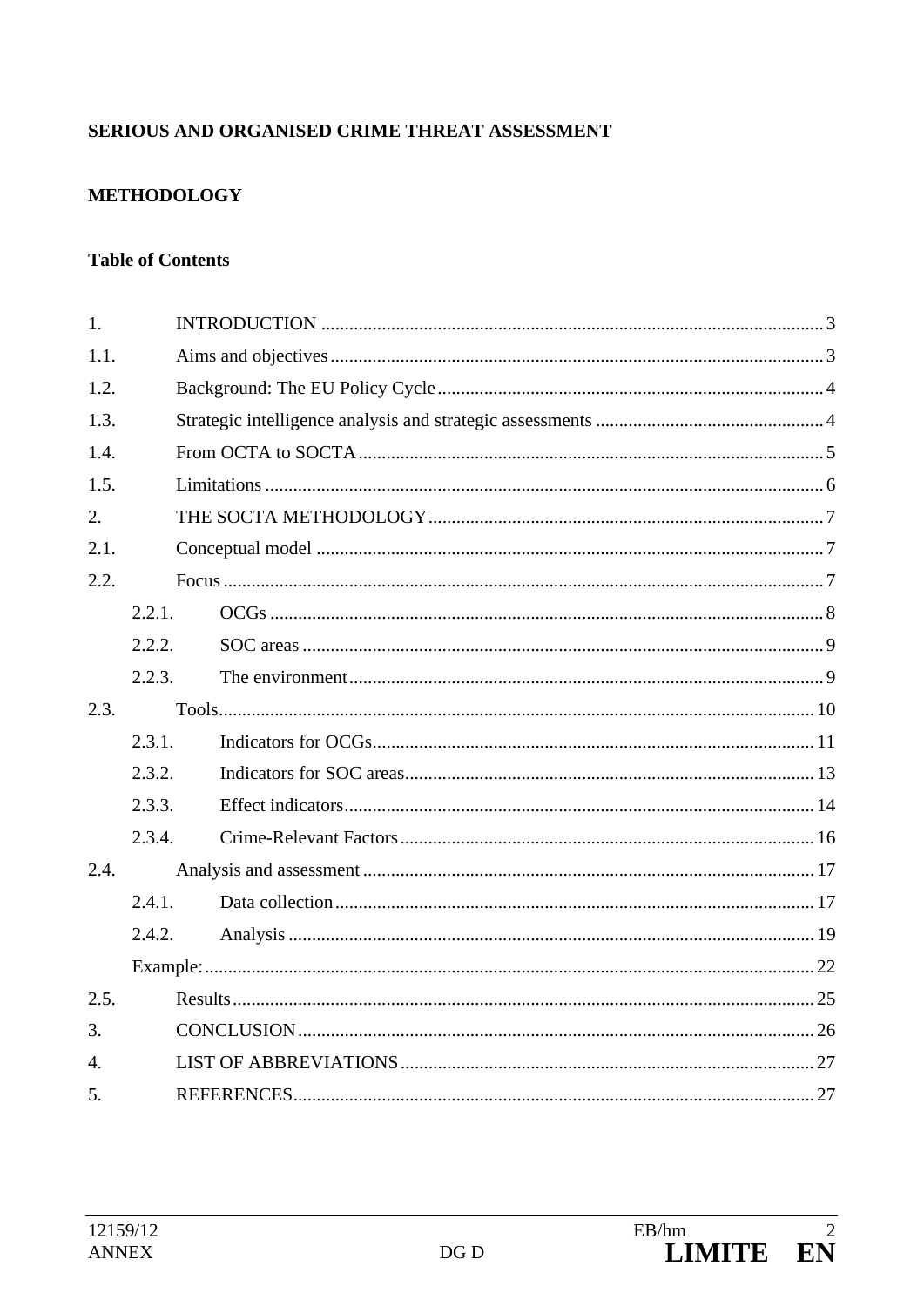## **1. INTRODUCTION**

#### **1.1. Aims and objectives**

The aim of this document is to set out the methodology used to produce the **Serious and Organised Crime Threat Assessment** (SOCTA).

The **SOCTA methodology** was developed by Europol in cooperation with the SOCTA expert group (composed of EU Member States (MS), Europol's third partner countries and organisations, European Commission and Council General Secretariat) and on the basis of the previously agreed **SOCTA customer requirements<sup>2</sup>**. Europol organised several meetings with all its partners to discuss these customer requirements, defining the aim and scope of the SOCTA. The conclusions of these discussions were adopted by COSI in October 2011.

| The aim of the SOCTA is to: |                                                                                         |  |  |  |
|-----------------------------|-----------------------------------------------------------------------------------------|--|--|--|
|                             | analyse the character or the threatening features of organised crime groups (OCGs)      |  |  |  |
|                             | analyse the threatening features of serious and organised crime (SOC) areas of activity |  |  |  |
|                             | (hereafter SOC areas)                                                                   |  |  |  |
|                             | analyse the threatening aspects of OCG and SOC areas by region                          |  |  |  |
|                             | define the most threatening OCGs, criminal areas and their regional dimension           |  |  |  |

The SOCTA is the strategic report identifying and assessing threats in the EU, assessing vulnerabilities and opportunities for crime, including findings specific to regions and MS. The methodology developed in this paper will allow Europol to prepare that assessment.

In order to develop the most appropriate strategy to tackle serious and organised crime (SOC) in the MS and to fully meet the expectations of the customers of the SOCTA, the methodology presented to develop the SOCTA focuses on a broader range of aspects than those used to produce the OCTA in the past:

 The scope and use of indicators for organised crime groups (OCGs) is enlarged and indicators are developed to analyse SOC areas.

 **2** SOCTA customer requirements, doc. 12983/1/11 REV 1.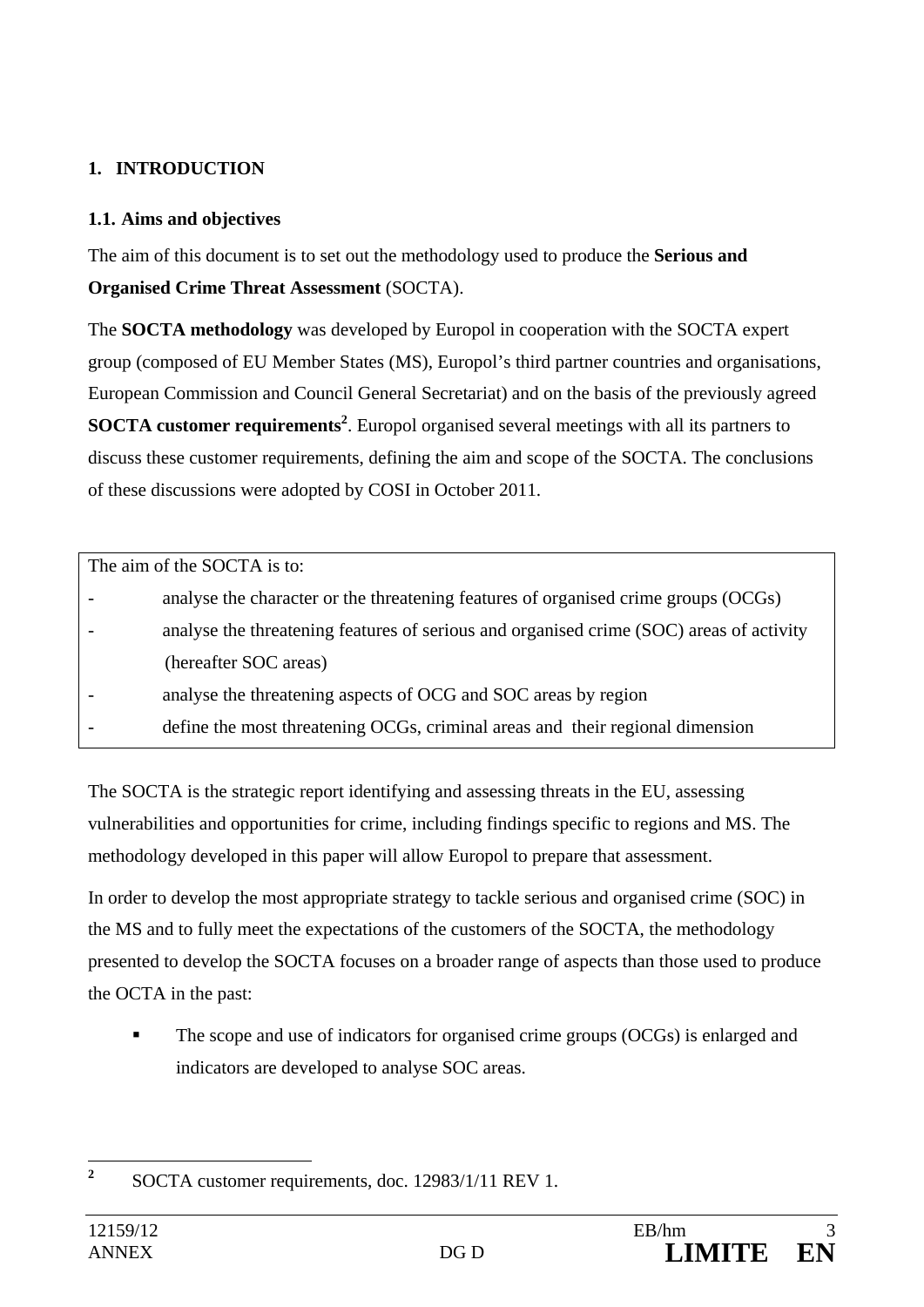- Horizon scanning is added so that future threats can be better defined.
- The effect of SOC and crime relevant factors are analysed in detail to allow better and more focused prioritisation.

## **1.2. Background: The EU Policy Cycle**

The EU has established a multi-annual policy cycle**<sup>3</sup>** with regard to serious international and organised crime in order to tackle the most important criminal threats in a coherent and methodological manner through optimum cooperation between the relevant services of the MS, EU Institutions and EU Agencies as well as relevant third countries and organisations. This **EU policy cycle for serious international and organised crime** was adopted by Council in December 2010.

The starting point of this EU policy cycle is the **SOCTA** in which Europol will deliver analytical findings that can be translated into political priorities, strategic goals and operational action plans in order to implement EU policy. The link between the SOCTA conclusions and the definition of priorities is very important. Taking this step in an intelligence-led way ensures that analysis directly informs political decision-making, and that the most relevant threats in the EU are addressed.

## **1.3. Strategic intelligence analysis and strategic assessments**

The SOCTA is a present- and future-oriented threat assessment. It goes a step further then a situation report (which is retrospective and mainly statistical) as it takes into account possible future developments.

The SOCTA provides an overview of the present and future threats posed by SOC. In addition to the current and future threats, it includes a limited analysis of future trends, which are taken into account for the assessment and lead to a "watch list" of probable threats that need to be monitored.

 **3** Council Conclusions on the creation and implementation of an EU policy cycle for organised and serious international crime, doc. 15358/10 COSI 69 ENFOPOL 298 CRIMORG 185 ENFOCUSTOM 94.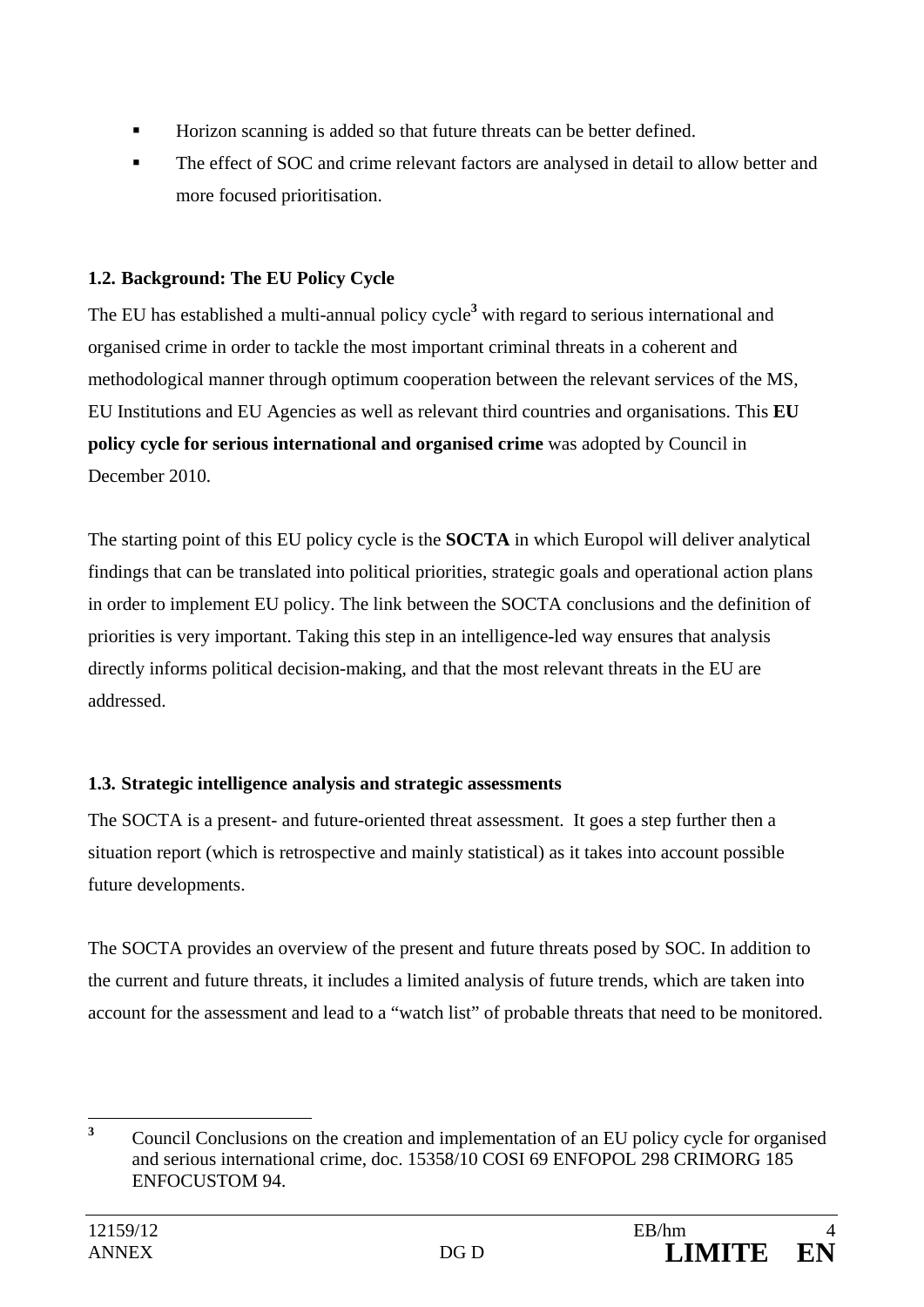During the SOCTA analysis process, Europol will aim to provide a holistic assessment of the SOC threat, including:

- factors that are relevant for SOC,
- the impact of SOC,
- the groups and networks active in SOC,
- **intelligence gaps, and**
- recommendations of key threats.

## **1.4. From OCTA to SOCTA**

## The **2010 Council Conclusions on the EU policy cycle and the SOCTA customer**

**requirements** provide a robust conceptual framework and process for the development of the SOCTA. The SOCTA process will assure the integrity of analysis by clearly distinguishing between facts and opinions; identifying and mitigating the negative effects of bias and faulty assumptions; and, strengthening data collection and analysis. In parallel, the engagement of, and input from, all stakeholders (including those that lie beyond the law enforcement domain) will be sought.

Furthermore, information on new and emerging trends will flow into the data collection for the SOCTA. Europol has set up a horizon scanning function (see chapter 2) to detect and analyse new and emerging threats from SOC.

The **SOCTA** will not only cover organised crime but also serious crime**<sup>4</sup>** . In the methodology for the development of the SOCTA, in comparison with the OCTA, more indicators are used to define the OCGs; indicators have also been introduced for the criminal activities (crime areas); the "effect" of SOC is measured; and "crime relevant factors" that refer to vulnerabilities and facilitators are studied, using horizon scanning.

A transparent methodology, based on clearly defined indicators, will lead to well-founded findings enabling the Council to set priorities.

 **4** See chapter 2.2. "Focus"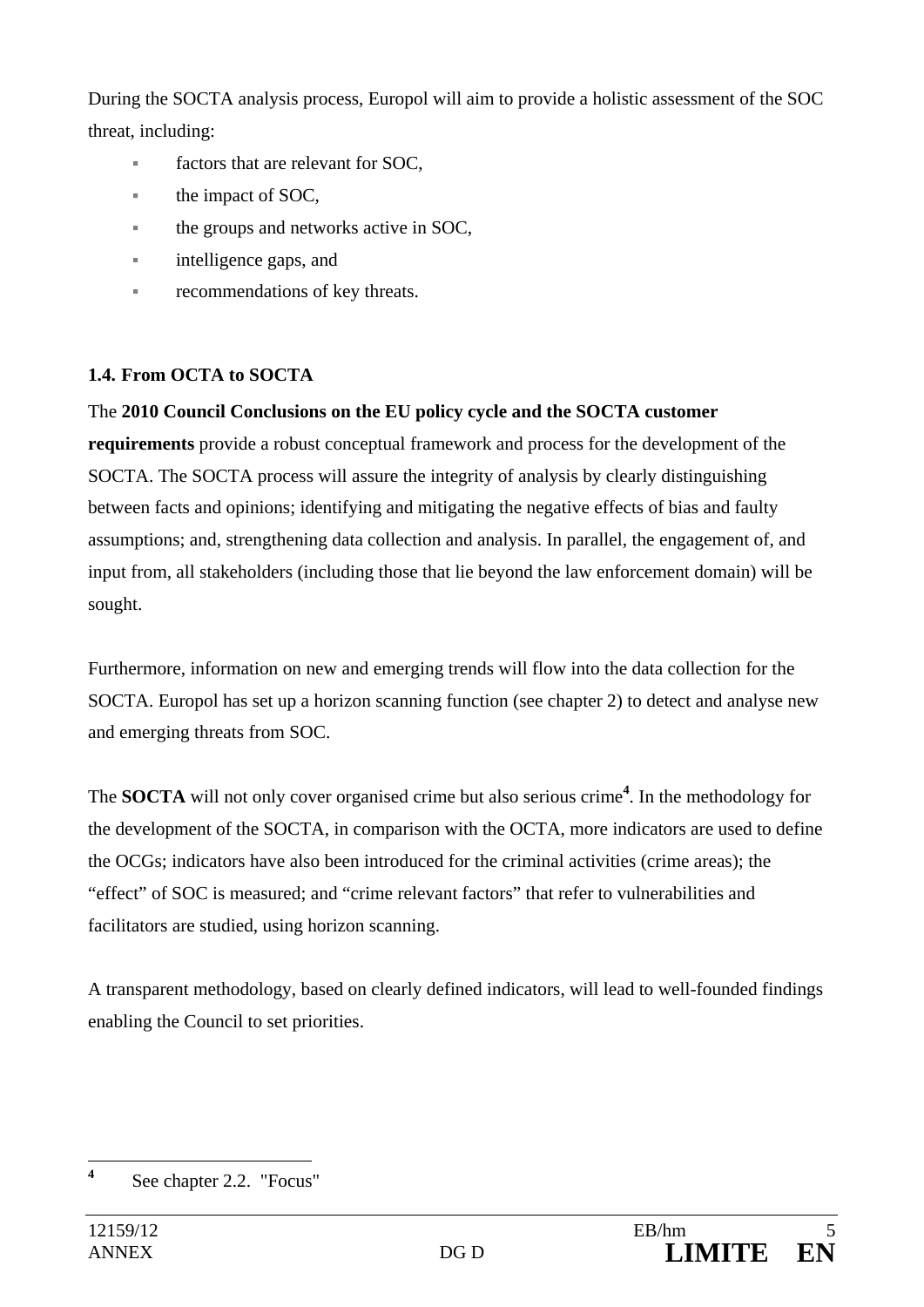#### **1.5. Limitations**

Intelligence analysis is different from scientific research. In the latter the principal aim is to acquire knowledge on a chosen subject. With intelligence analysis the objective is to facilitate effective interventions. Here the aim is to find out what has happened, is happening now or could happen in the future. This has a bearing on the recognition and interpretation of indicators for specific situations and developments. There are other differences which set analysis apart from research, such as the need for speed, secrecy and professional trust.

The concepts of risk, threat, serious and organised crime and intelligence-led policing need clear and univocal definitions to avoid controversial and contested interpretations. Special focus has therefore been given to the use of clearly defined terminology in this document.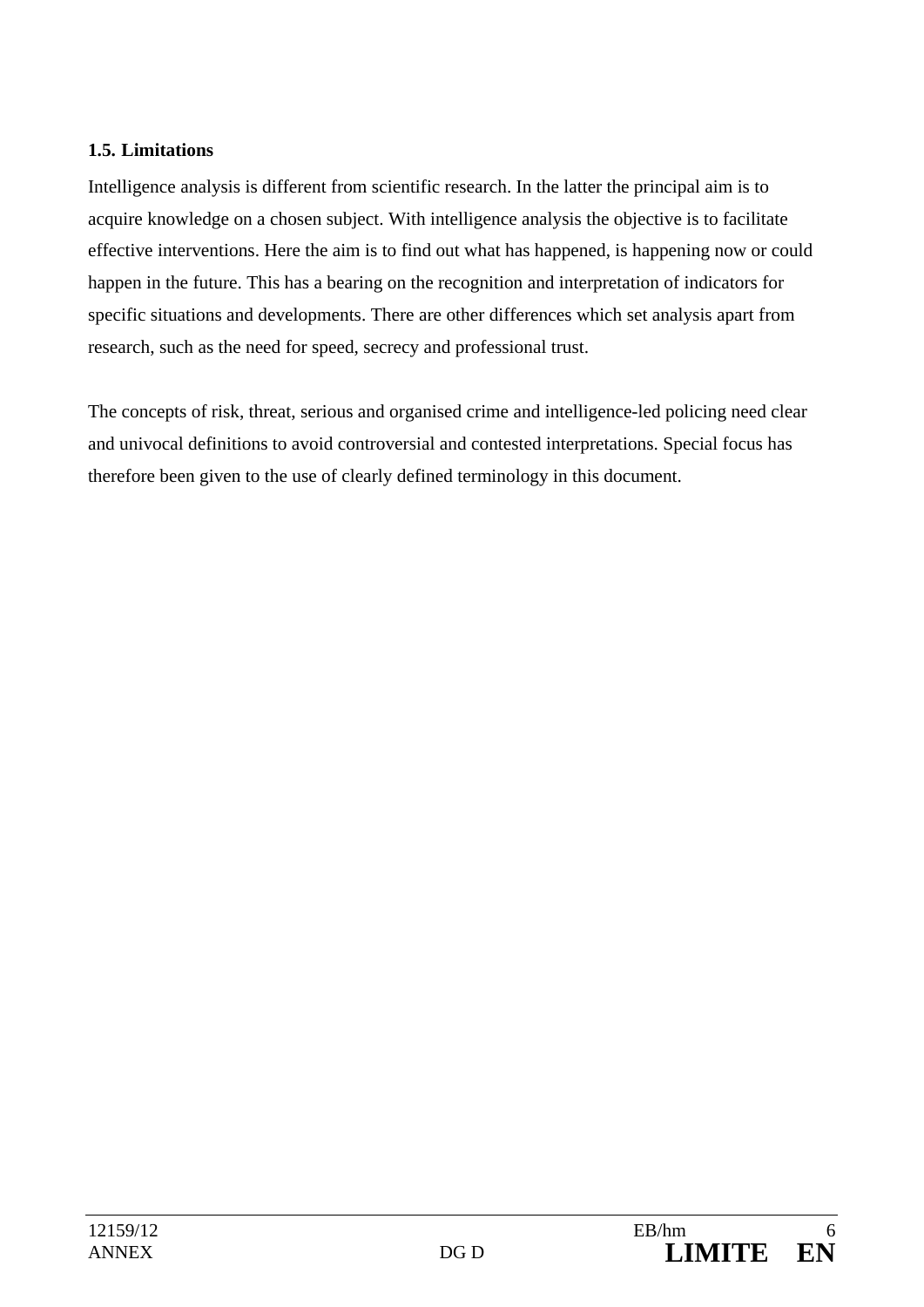### **2. THE SOCTA METHODOLOGY**

#### **2.1. Conceptual model**

This chapter sets out the four distinct steps that make up the SOCTA methodology: the focus, the tools, the analysis and assessment, and the result. These steps are explained in more detail in sections 2.2 to 2.5 below.



**Figure 1: The SOCTA methodology conceptual model** 

#### **2.2. Focus**

The SOCTA analysis starts from three focus points: **OCGs**, **SOC areas**, and the **environment** on which they have an effect and by which they are facilitated. These three focus points are also the starting point for the data collection. Data contributing to the SOCTA is therefore collected based on these three aspects.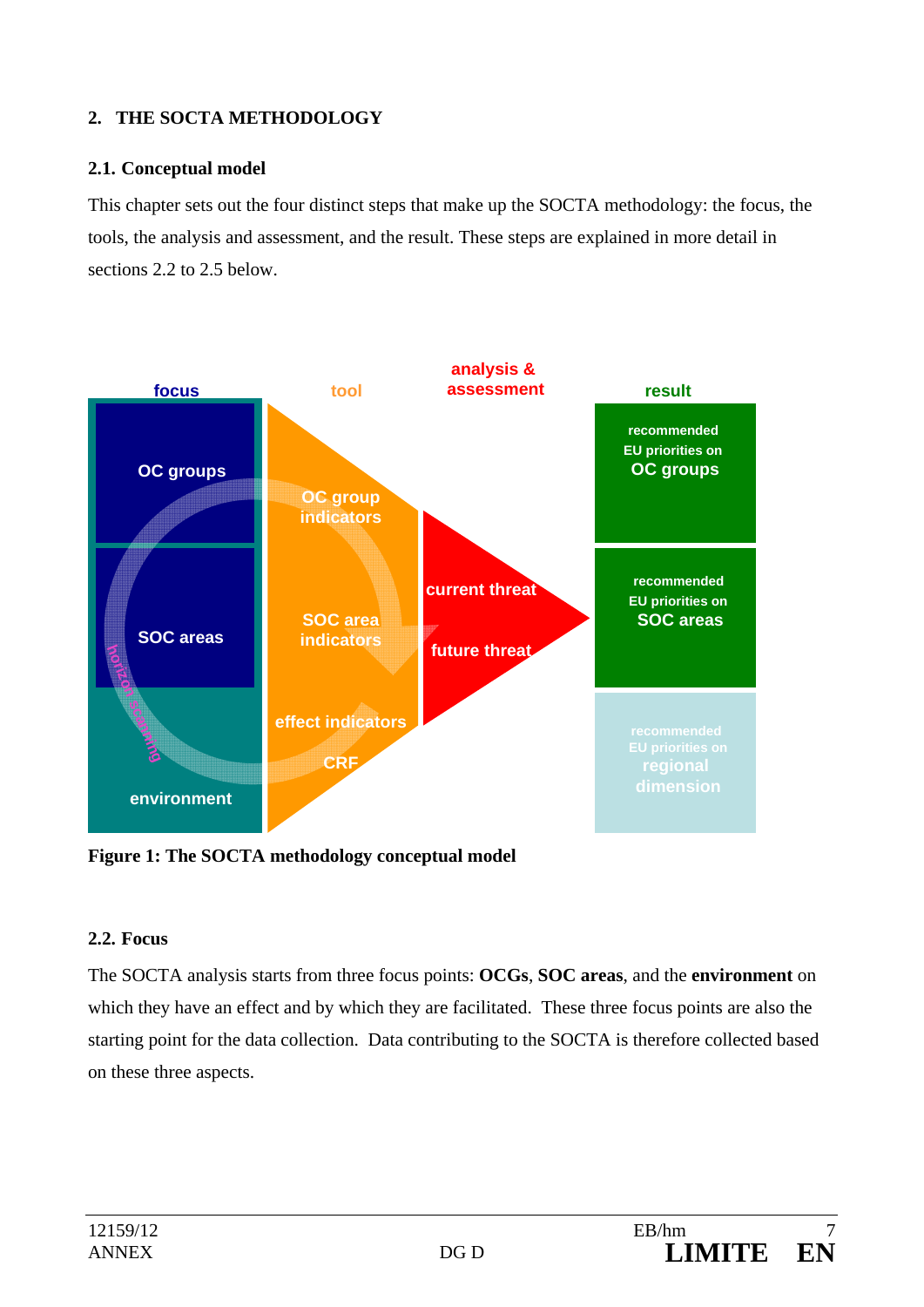### *2.2.1. OCGs*

For the purpose of the SOCTA and to promote uniform reporting, MS are invited to refer to the definitions provided by the Framework Decision on organised crime of 24 October 2008<sup>5</sup> when defining international organised crime. This Framework Decision defines a "criminal organisation" as "*a structured association, established over a period of time, of more than two persons acting in concert with a view to committing offences which are punishable by deprivation of liberty or a detention order of a maximum of at least four years or a more serious penalty, to obtain, directly or indirectly, a financial or other material benefit.*"

A structured association "*means an association that is not randomly formed for the immediate commission of an offence, nor does it need to have formally defined roles for its members, continuity of its membership, or a developed structure*" **6** .

In accordance with this definition, the following list of criteria shall be applied when reporting reporting on OCGs**<sup>7</sup>** for the SOCTA:

- collaboration of more than two persons
- **for a prolonged or indefinite period of time**
- suspected or convicted of committing serious criminal offences (intended as punishable by deprivation of liberty or a detention order of a maximum of at least four years or a more serious penalty - for organised crime)
- with the objective of pursuing profit and or other material benefit
- Operating/working on an international level in and/or outside the EU MS.

Serious crime refers to criminal activities deemed serious, i.e. worth reporting, while not meeting the OCG definition of the 2008 Framework Decision through criminal association. De facto it concerns also lone actor or individual actions.

 **5** Council Framework Decision 2008/841/JHA of 24 October 2008 on the fight against organised crime, OJ L 300, 11.11.2008, p. 42

**<sup>6</sup>** Idem

**<sup>7</sup>** OCG structures vary widely and many groups ranging from strong hierarchical groups to loose networks of criminals. For the purpose of the SOCTA, all types of OCGs are analysed provided that they correspond with the aforementioned definition.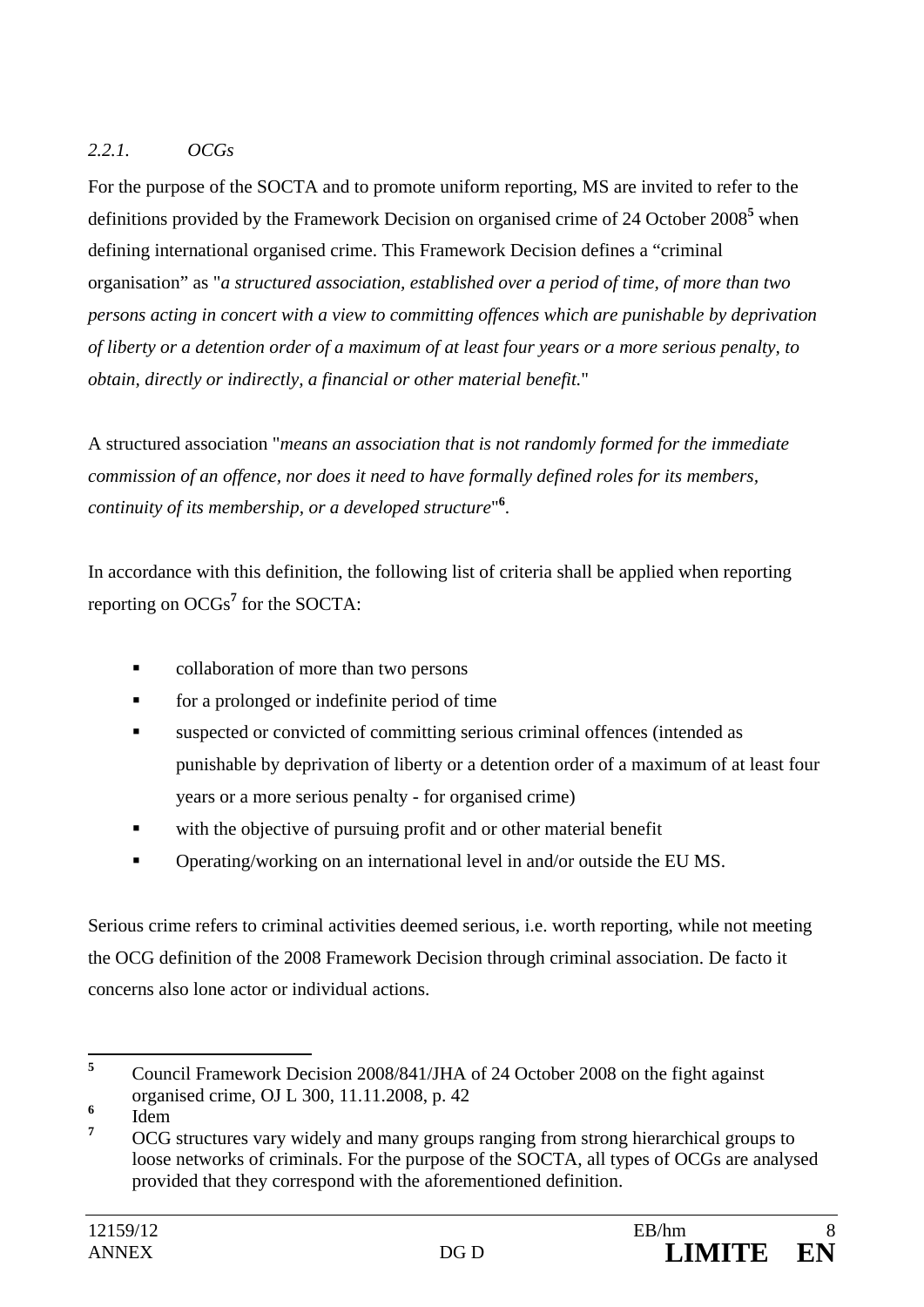#### *2.2.2. SOC areas*

Within the scope of the SOCTA methodology, **SOC areas** are specific clusters of criminal activities**<sup>8</sup>** affecting MS, committed by OCGs, as well as clusters of criminal activities which are serious because of their international dimension or their effect on the EU.

MS are invited to refer to the Europol Council Decision which provides an extensive (but not exhaustive) list of serious crime activities<sup>9</sup>.

Additionally, related criminal offences should be reported**<sup>10</sup>**. The SOCTA looks into all forms of organised crime, covering both organised crime groups and networks in all possible varieties and may include individually operating criminals. Therefore, MS are urged to also report on *additional* serious crime areas, even if they are not referred to in the above list.

### *2.2.3. The environment*

To have a better insight into the future of the threat, consideration of the surrounding broader environment is required. Criminal activities are embedded in a larger environment, and changes in the OCGs and SOC areas often reflect an adaptation to facilitators, vulnerabilities and/or opportunities in the immediate or broader environment. For the purposes of the SOCTA methodology these are known as Crime Relevant Factors (CRF).

 **8** The crime area includes the criminal markets. **9**

Europol Council Decision: unlawful drug trafficking, illegal money-laundering activities, crime connected with nuclear and radioactive substances, illegal immigrant smuggling, trafficking in human beings, motor vehicle crime, murder, grievous bodily injury, illicit trade in human organs and tissue, kidnapping, illegal restraint and hostage taking, organised robbery, illicit trafficking in cultural goods, including antiquities and works of art, swindling and fraud, racketeering and extortion, counterfeiting and product piracy, forgery of administrative documents and trafficking therein, forgery of money and means of payment, computer crime, corruption, illicit trafficking in arms, ammunition and explosives, illicit trafficking in endangered animal species, illicit trafficking in endangered plant species and varieties, environmental crime, illicit trafficking in hormonal substances and other growth promoters.

<sup>&</sup>lt;sup>10</sup> The following offences shall be regarded as related criminal offences:

 <sup>(</sup>a) Criminal offences committed in order to procure the means of perpetrating criminal acts

 <sup>(</sup>b) Criminal offences committed in order to facilitate or carry out criminal acts

 <sup>(</sup>c) Criminal offences committed to ensure the impunity of criminal acts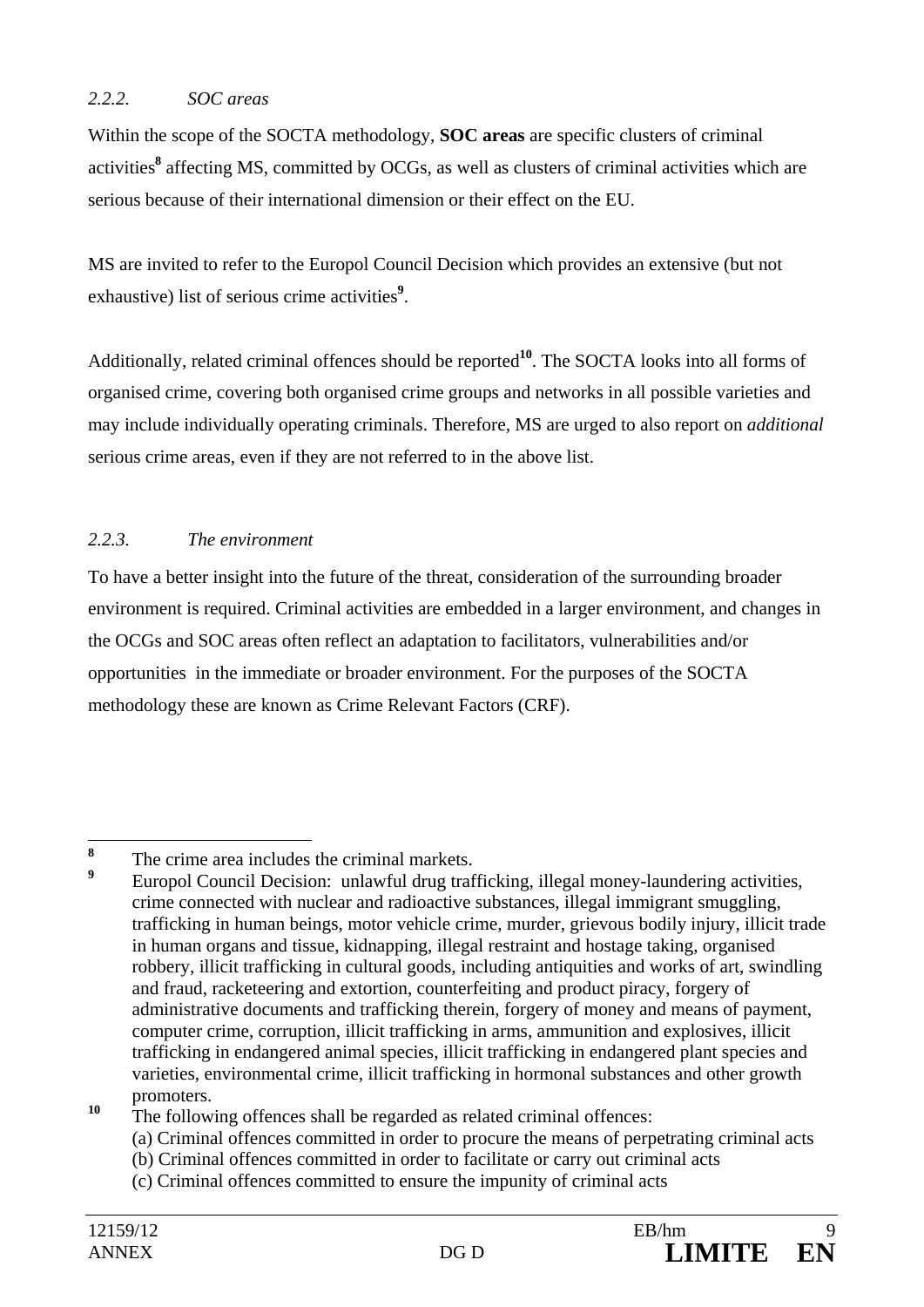10)

Detecting early signs of potentially important developments through a **systematic analysis of the environment** will help determining what is constant, what has changed, what is changing and what might change in the future. Emphasis will be put on factors that are relevant for SOC, including the effect that SOC has on the environment. It is a continuous exercise. A thorough scan of the environment provides the background for the development of the recommended priorities and strategies to tackle SOC.

## **2.3. Tools**

In order to assess the threats and their links to the environment, three types of indicators are used:

- OCG indicators (16)
- SOC area indicators (11)
- Effect indicators (6)

Tailored indicators that describe and assess the intrinsic characteristics of **OCGs and SOC areas** are used to describe their respective threat levels**. Effect indicators** measure the effect that OCGs and crime areas have on different aspects of EU society. These are the most important elements to reach conclusions regarding key threats and to arrive at substantiated recommendations.

In addition to these three types of indicators, **Crime Relevant Factors** (CRF) are also analysed. CRF are facilitating factors and vulnerabilities in the environment that have an influence on current and future opportunities or barriers for OCGs and SOC areas. CRF are analysed via **horizon scanning**, which aims to identify future trends in society and future crime threats.

A balanced combination of these four features (OCG, SOC and effect indicators, and CRFs) is crucial in order to reach conclusions and produce recommendations regarding key current and future threats.

The current and future threat is assessed through the use of indicators and CRFs. In combination, the indicators and CRFs help to answer four questions:

- Which OCGs (or types of OCGs) are the most dangerous in the EU, and why?
- Which SOC areas are thriving within the EU, and why?
- Where are these activities and their effects observed?
- What changes in the environment are affecting SOC, and why?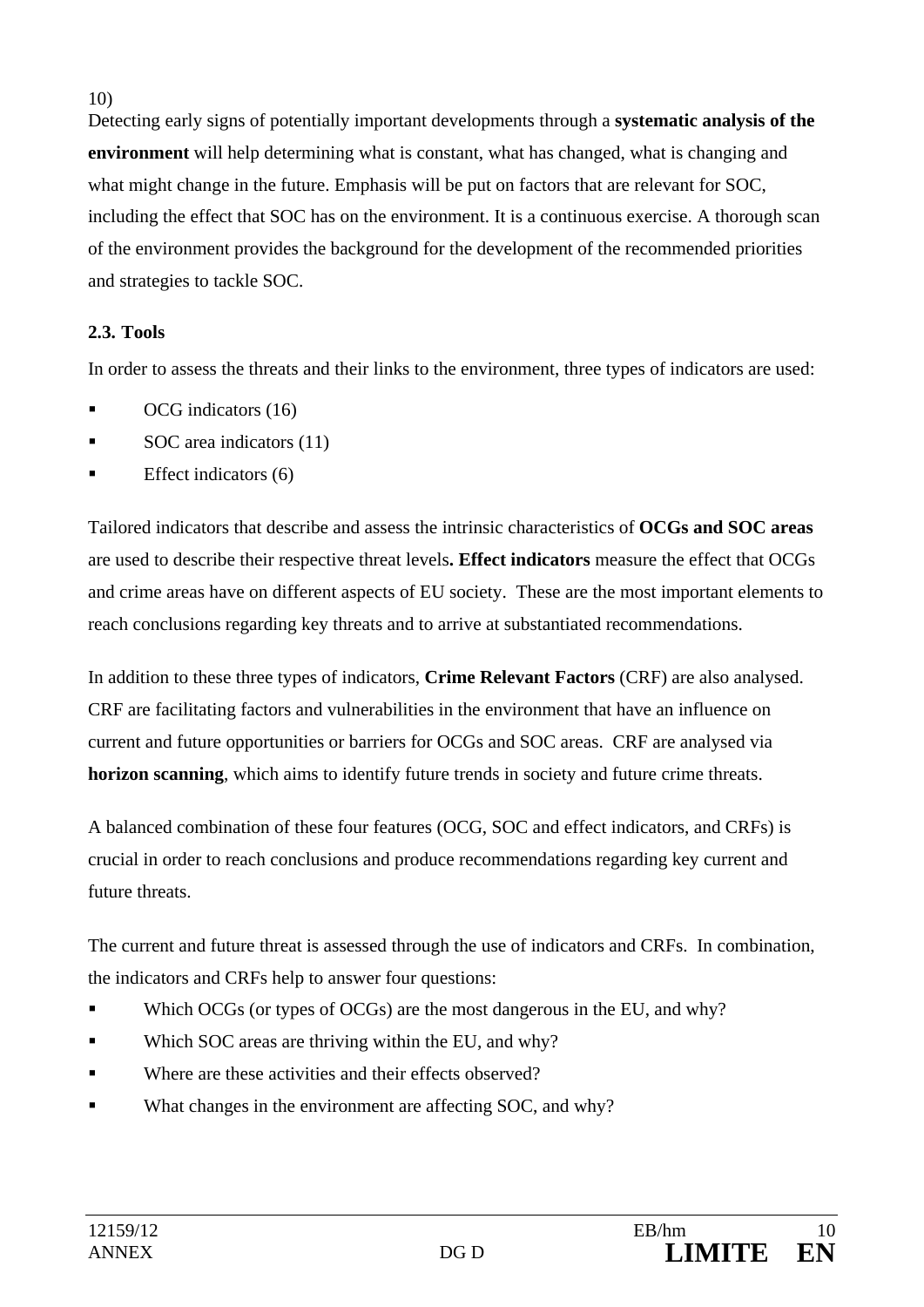The OCGs and the SOC areas are each assessed by area dedicated set of indicators, and the environment in which both are embedded is assessed by effect indicators and CRF. Sixteen key indicators describe the OCGs and 11 indicators measure SOC areas.

Data will be collected on the basis of indicators defined for OCGs, SOC areas and the environment.

### *2.3.1. Indicators for OCGs*

The threat indicators for OCGs describe, cluster and assess the threat level of OCGs**<sup>11</sup>**. The function of these indicators is to describe and cluster the OCGs, to assess the threat they pose, or both.

The analysis of the OCGs' capability and intent provides answers to these questions:

- How much resource does the OCG own or control?
- How broad is the operational scope of the OCG?
- $\blacksquare$  How flexible is the OCG?
- How much influence can the OCG exert on law enforcement, the public sector and the private sector?
- How does the OCG make use of violence?

### **Resources**

- 1) **Nationality**: the nationalities of the OCG members, and the dominant nationality.
- 2) **Country of birth**: the country of birth of the OCG members, and if possible the dominant ethnicity of the group.
- 3) **Size**: the size of the OCG and estimated size of the larger network.
- 4) **Profit**: the yearly profit obtained by the OCG.
- 5) **Financial and other resources**: financial resources and consequently other resources (e.g. personnel, materials, information, communication tools).
- 6) **Expertise**: the degree to which the OCG is supported by people with specific skills and knowledge and/or uses specific tools and technologies to facilitate its criminal activities (level of experience and sophistication).

<sup>11</sup> See chapter on prioritisation.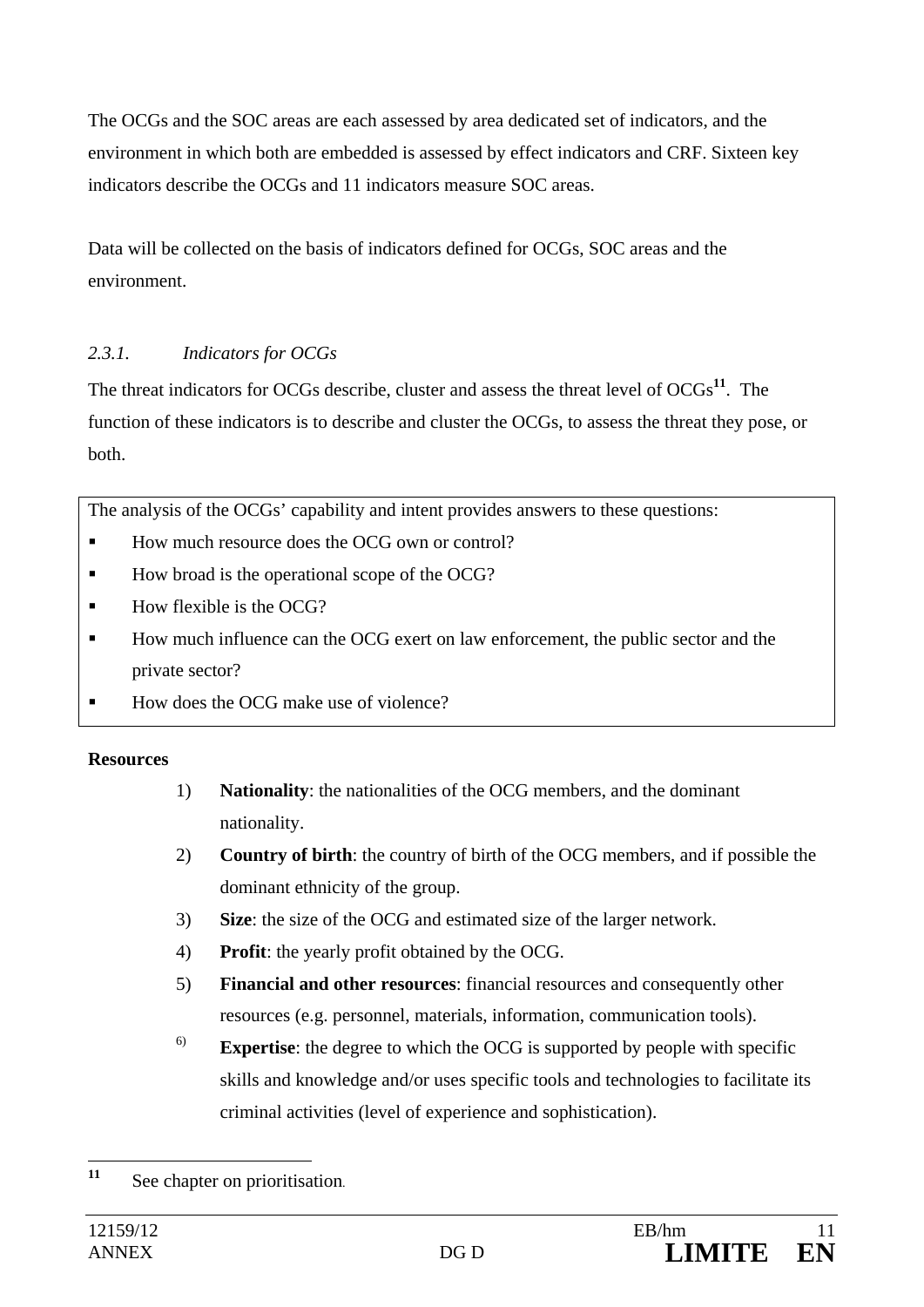- 7) **Cooperation**: the extent and type of collaborative links between OCGs, including the degree of equality or dependence.
- 8) **Modus operandi:** the main modus operandi and possible changes to it.

#### **Scope**

- 9) **International dimension**: the OCGs geographic sphere of activity and influence, based on its country(-ies) of origin, main activities and supporting activities.
- 10) **Multiple crime areas**: the extent to which the OCG is involved in multiple crime areas in order to maximise returns and minimise risks.

### **Adaptability**

- 11) **Structure**: the type of structure used by the group (e.g. hierarchical, flat, loose networks, core group).
- 12) **Adaptability and flexibility**: the OCG's ability to adapt its criminal activities or working processes to changes in the environment, in order to exploit licit and illicit markets (including the degree of innovation and pro-activeness).

### **Influence**

- 13) **Countermeasures**: the active or passive measures or actions (including violence) taken by the OCG to counter law enforcement detection, investigation or prosecution.
- 14) **Corruption and influence in the public sector**: the OCG's level of abuse of the power that is entrusted to the public sector, by practicing illicit influence, exploiting weaknesses, bribing and/or blackmailing, in order to further criminal opportunities (including the frequency, the degree of pro-activeness and the degree of belonging to the OCG's strategy).
- 15) **Use of legal business structures (LBS)**: the OCG's ability to operate within or make use of legitimate private businesses (including the degree of infiltration and the level at which the LBS is used).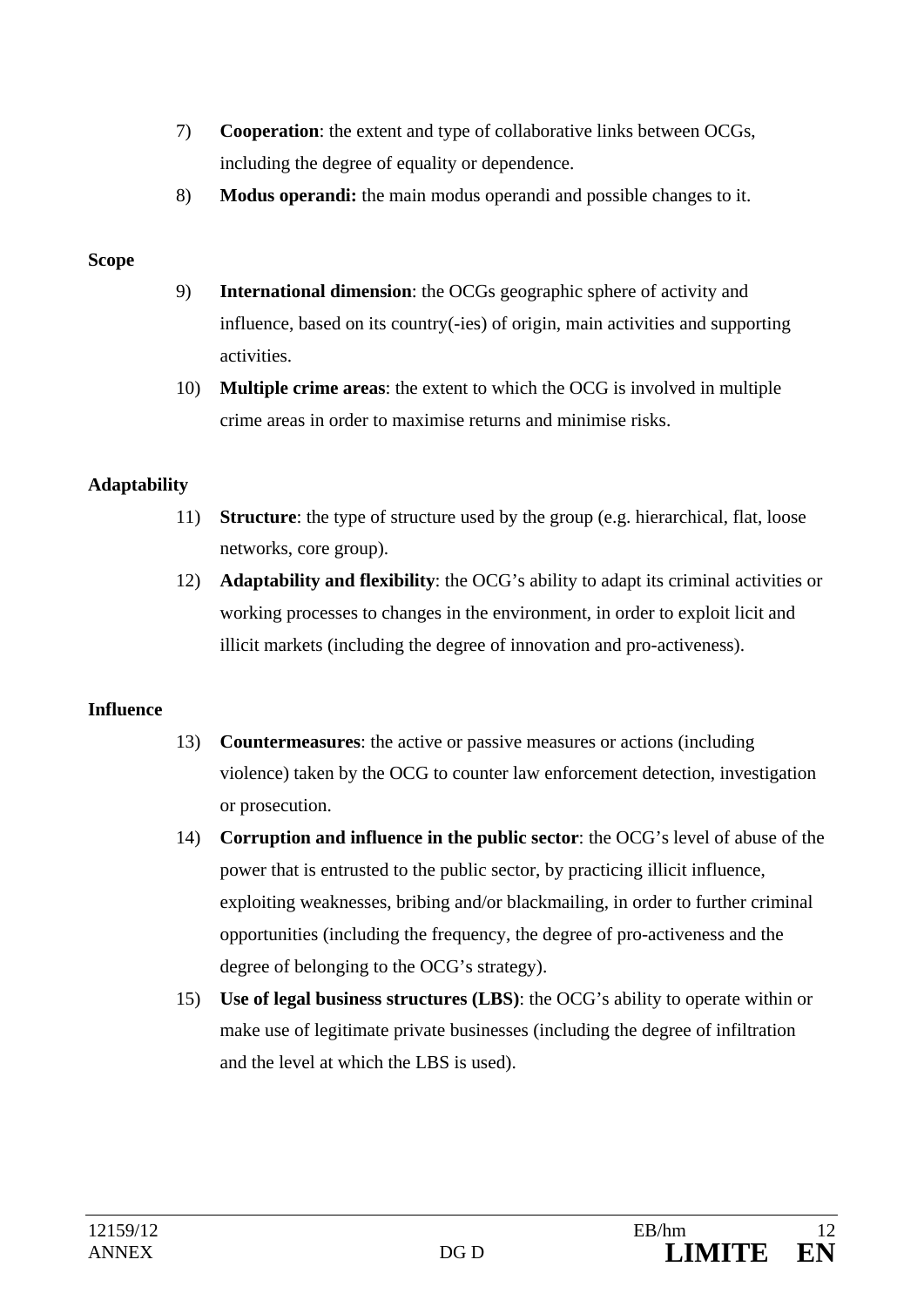#### **Violence**

16) **External violence**: the OCG's use of violence and/or intimidation through implicit or explicit threats against targets outside the group, in order to further criminal activities, or for competition or revenge purposes (including the level of violence, premeditation and the scale).

## *2.3.2. Indicators for SOC areas*

The threat indicators for SOC areas are used to describe and assess the threat level for a SOC area to thrive within the EU. The function of these indicators is to describe the SOC area or to assess its threat.

The indicators developed explore four dimensions of the SOC area's dynamics:

- How many resources does the SOC area use?
- How broad is the operational scope of the SOC area?
- How flexible and adaptable is the SOC area?
- How much is the SOC area tolerated?

### **Resources**

- 1) **Extent**: the extent or volume of the crime area, measured according to fixed available measuring units depending on the crime area.
- 2) **Value**: estimation of the total value of the crime area and of the proportion SOC occupies within this crime area.
- 3) **Resource availability**: availability of resources within the production cycle, such as raw materials and machinery.
- 4) **Demand and supply**: the balance between supply and demand in the crime area.
- 5) **Groups active**: the number of international OCGs under investigation for which this crime area is a main activity.
- 6) **Evolution**: the extent to which the SOC area is increasing or decreasing in size or in number of groups.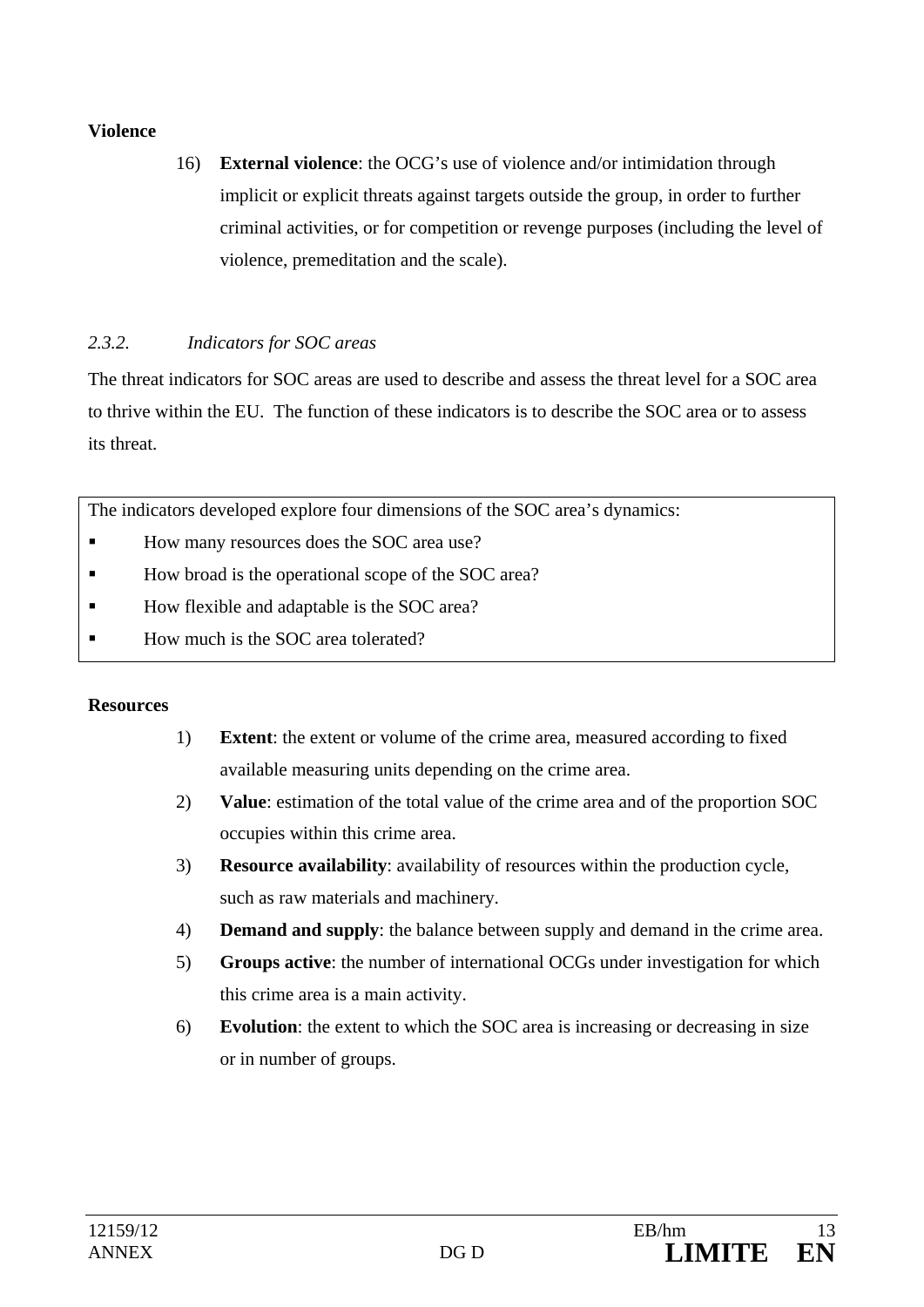#### **Scope**

- 7) **International dimension**: the crime area's geographic sphere of operations, based on the countries involved in this crime area, including countries of activity, countries of origin, transit countries, and destination countries.
- 8) **Linked crime areas**: the extent to which a crime area is linked to other illicit crime areas (taking into account the difference between main and supporting activities and the extent to which the crime area is predominant to or supports other crime areas).

### **Adaptability**

- 9) **Modus operandi**: the main modus operandi and possible changes to it.
- 10) **Innovation**: the capacity for innovation within the crime area (including whether the area generates innovation or benefits from existing innovations).

#### **Tolerance**

11) **Social tolerance**: the degree of social acceptance or tolerance of a crime area according to public opinion (including whether it is generally accepted, tolerated or rejected).

### *2.3.3. Effect indicators*

Effect indicators are used to measure the effect of OCGs and SOC areas on EU citizens and society as a whole, i.e. on the environment. Data provided includes descriptive elements on the nature of the effect, a differentiation between direct and indirect effect, an estimation of its volume, scope and seriousness, and an evaluation of different levels of targets/victims.

Measuring the effect is often difficult and requires a large set of data and significant data collection processes. The effect can be expressed quantitatively (e.g. statistics relating to victims) and qualitatively, using for example the categories HIGH – MEDIUM – LOW – NIL – UNKNOWN, although this requires detailed definitions. Often the data needed to conduct detailed effect analysis is lacking. Measuring effect will therefore often remain an estimation. Nevertheless it is a valid and necessary input for prioritisation.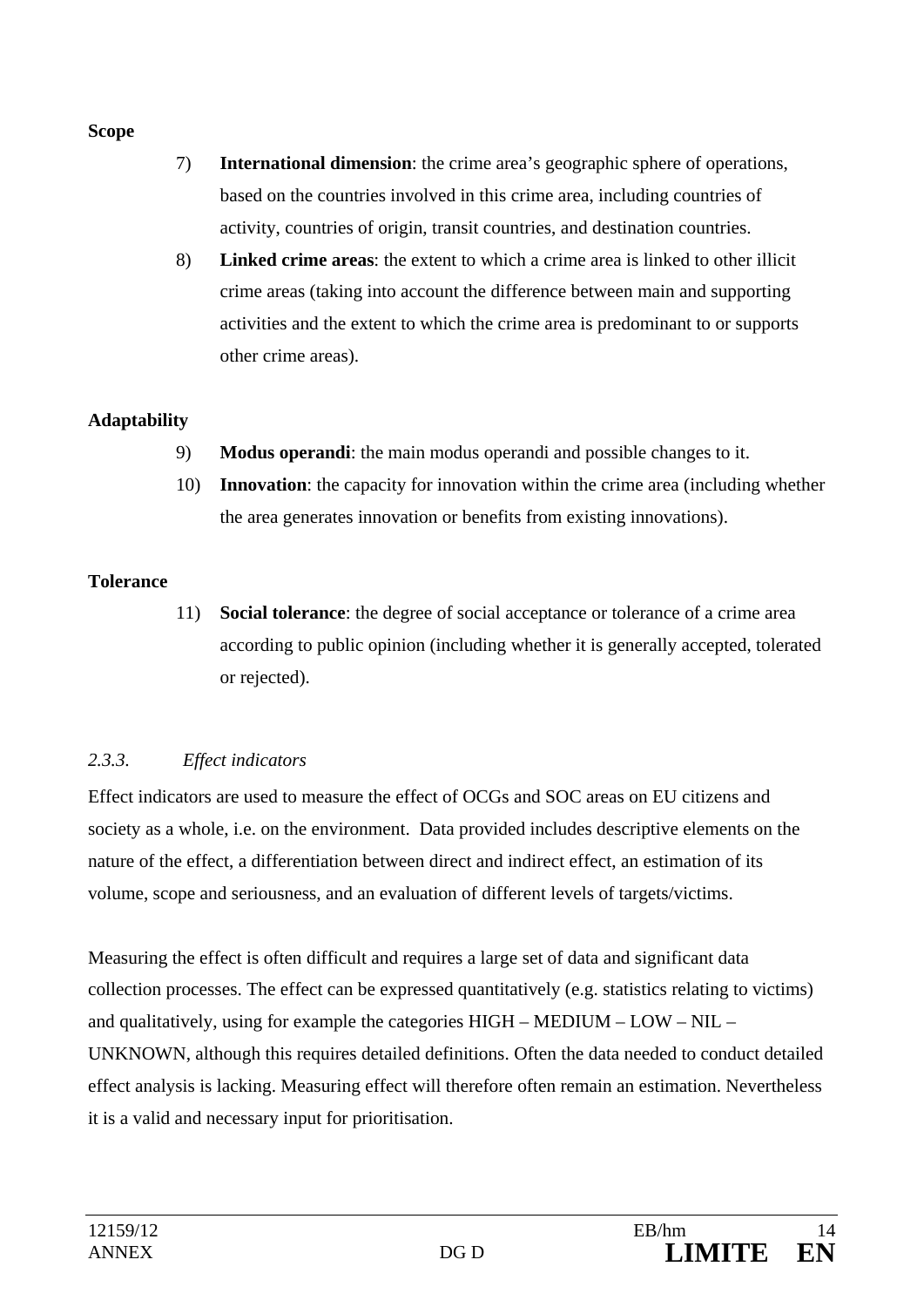The description of the effects includes:

- the **nature** of the effect (including both direct and indirect effect)
- an estimation of its **volume/scope** and **seriousness**
- a qualitative or quantitative measurement

For the purpose of this methodology, six types of effects are measured:

- 1) **Physical and psychological effect**: the undesired physical and psychological effect caused by the OCG or SOC area, affecting individuals and public health.
- 2) **Political effect**: the undesired effect on public policy, including corruption, caused by the OCG or SOC area, affecting government, democratic values, and the judicial system.
- 3) **Financial and economic effect**:
	- Economic: the undesired effect on economy caused by the OCG or SOC area (e.g. unfair competition);
	- Financial: the value of the proceeds of crime, the damage caused by the crime, and indirect loss of income, affecting individuals, the private sector, public infrastructure, government.
- 4) **Social effect**: the undesired effect caused by the OCG or SOC area on social and ethical aspects of society, including moral values and norms, integrity and ethics, privacy, feelings of public safety, disturbance of public order affecting individuals, the private sector or government.
- 5) **Technological effect**: the undesired effect caused by the OCG or SOC area on technological aspects of society.
- 6) **Environmental effect**: the undesired effect caused by the OCG or SOC area on environmental aspects (excluding public health) of society.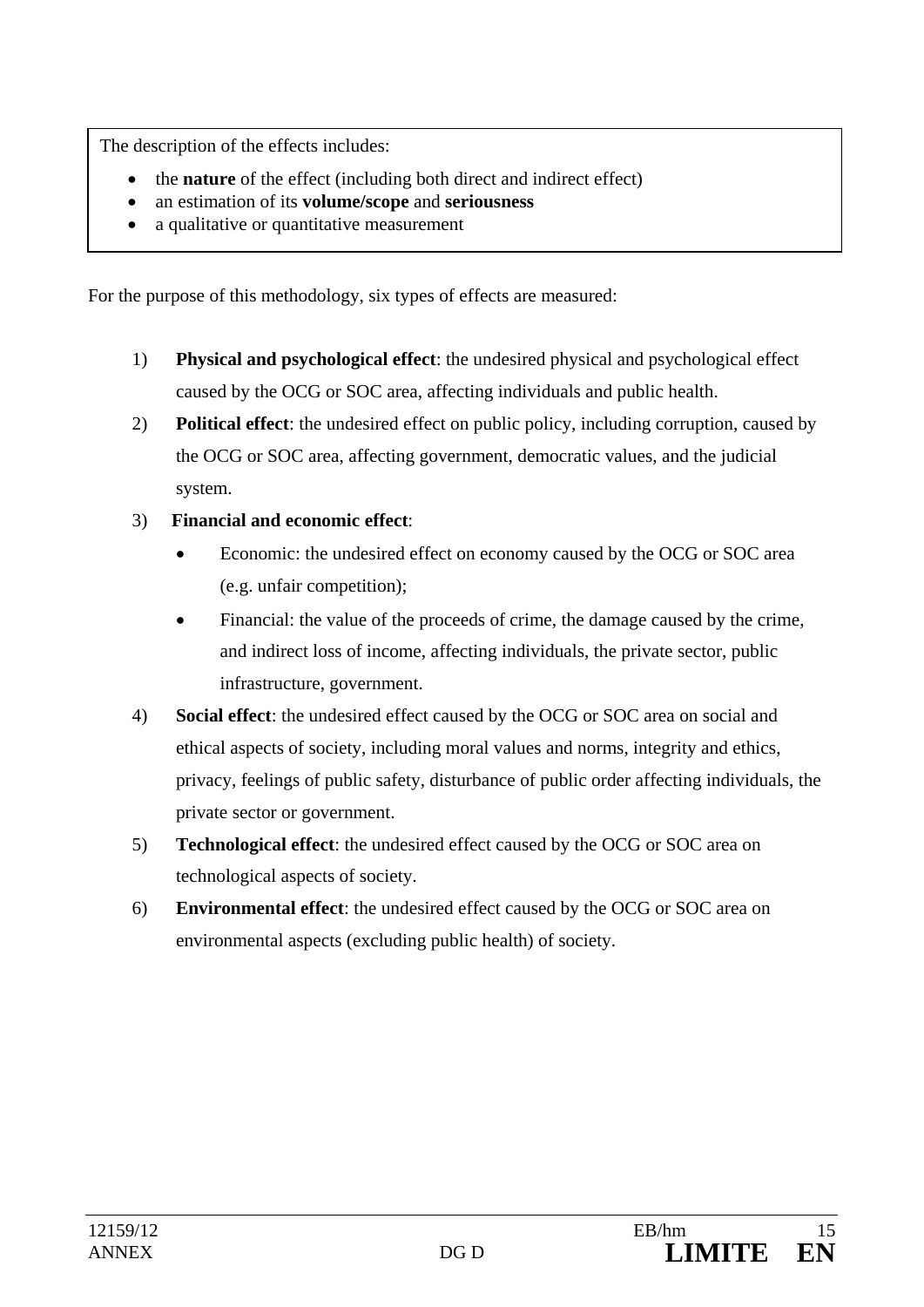### *2.3.4. Crime-Relevant Factors*

Crime-Relevant Factors**<sup>12</sup>** (CRF) are developments in society that have a major influence on different aspects of SOC, including the crime areas, the behaviour of criminal actors (e.g. the internal violence of the group) and the behaviour of victims. CRF comprise facilitating factors (e.g. increased access to the internet) and vulnerabilities in society, creating opportunities for crime or crime-fighting. CRF include all aspects of the environment (PESTEL**<sup>13</sup>**).

The identification and description of CRFs enables greater insight into current and future opportunities or barriers for OCGs and SOC areas. The use of CRF does not aim to provide a fully-fledged scenario or other type of future analysis, but will provide an insight into current conditions and main changes that may occur in the environment and how they may influence crime.

CRFs can vary greatly with regard to the OCG or crime area under analysis, but they can also be horizontal. A specific CRF is the law enforcement reaction to crime. In the EU policy cycle, priorities are set for which law enforcement activities are then developed. These activities are elaborated in national and international action plans (EMPACT, national priorities, JITs). Consequently new data is collected from law enforcement agencies to support subsequent threat assessments and future priority-setting. In order to avoid the recycling of information focusing on the same priorities, the activities of law enforcement agencies need to be taken into account in order to assess why information is more widely available on some OCG types or SOC areas than others.

Studying the vulnerabilities means assessing weak points in the environment that can be exploited by SOC. A certain threat can only cause harm if there is some kind of vulnerability (an internal weakness that can be exploited).

 $12$ **<sup>12</sup>** KLERKS, Peter and KOP, Nicolien, Societal Trends and Crime-relevant factors: An Overview for the Dutch National Threat Assessment on Organized Crime 2008-2012, Police Academy of the Netherlands, Apeldoorn, 2008, p. 10.

**<sup>13</sup>** Policy, Economic, Social, Technological, Environmental, Legal.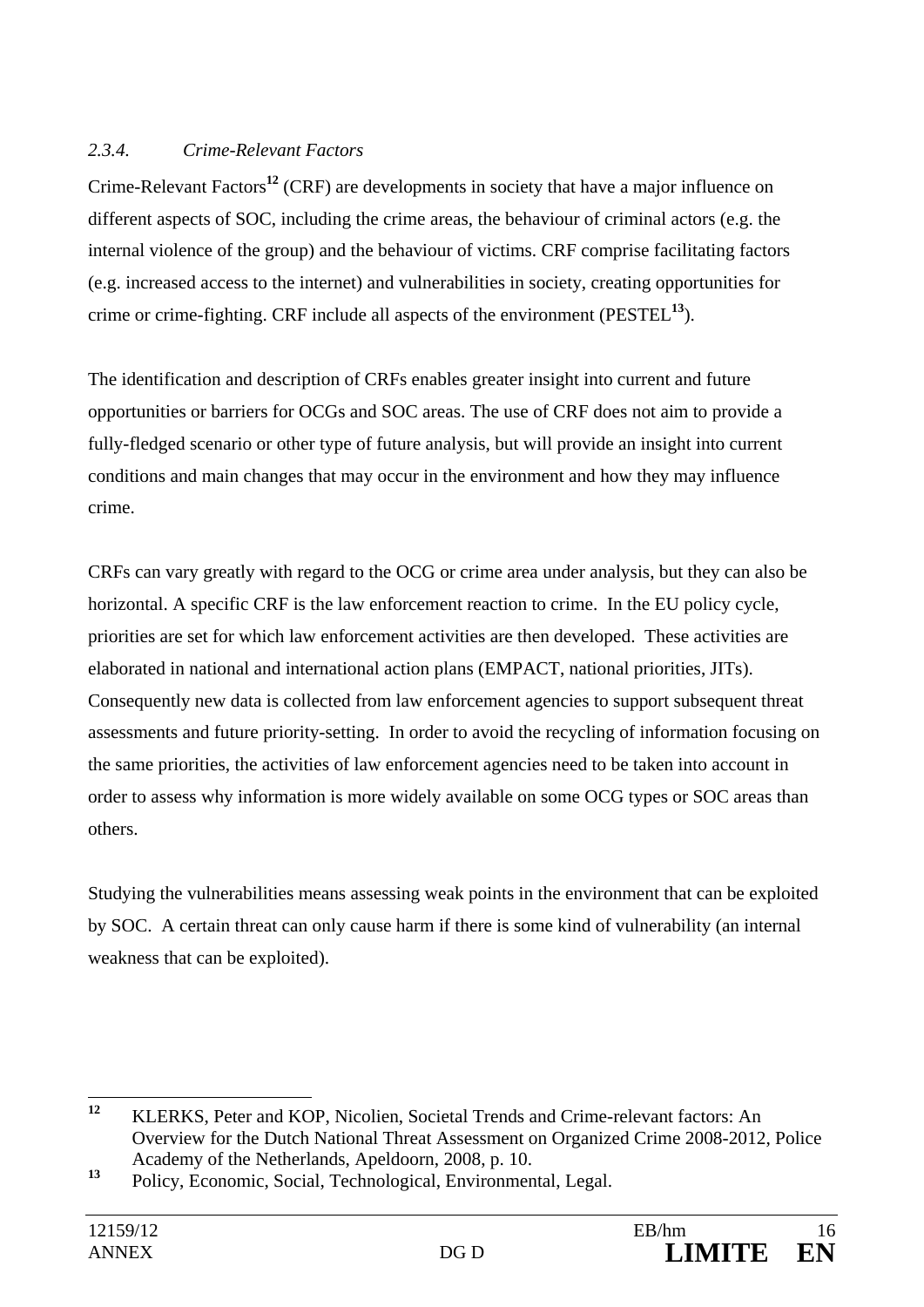Identification and description of CRFs improves insight into current and future opportunities or barriers for OCGs and SOC areas. Furthermore, this will allow recommended priorities to be more precise and formulated in a more precise, targeted manner. Knowledge regarding future changes in crime relevant factors via horizon scanning can also help to define new SOC threats.

The method for this part of the analysis will be **horizon scanning**, making use of a Delphi**<sup>14</sup>** exercise. Horizon scanning is the analysis of environmental developments to identify the possible impact on the criminal landscape. It is not a conclusion on its own but it is an essential part of the threat assessment.

### **2.4. Analysis and assessment**

*2.4.1. Data collection* 

### **A) Data collection process**

The starting point of the data collection process will be the **data available within Europol**: the contents of Europol's Analytical Work File (AWF)**<sup>15</sup>** SOC database. The information will be combined with Europol's SCAN threat notices on new and emerging trends, specific threat assessments and other strategic reports developed at Europol. Additionally open sources intelligence (OSINT) will be used to scan the crime environment. This analysis will provide a current but not complete picture of the SOC situation in the MS.

 $14$ **<sup>14</sup>** The Delphi method is a structured communication technique, developed as a systematic, interactive forecasting method which relies on a panel of experts.

<sup>&</sup>lt;sup>15</sup> AWF: An AWF is a database on a specific crime area which is intrinsically linked to specific forms of operational support offered by Europol. In effect an AWF is the only existing legal tool at European level to store, process and analyse factual information ('hard' data) and in particular 'intelligence' (or 'soft' data), including personal data of sensitive nature at the same time. Once information is received within an Analysis Work File, Europol will make sure that all the data is made available for analysis. This means, to start with, that data is processed in a structured way so it can be continuously exploited and enhanced.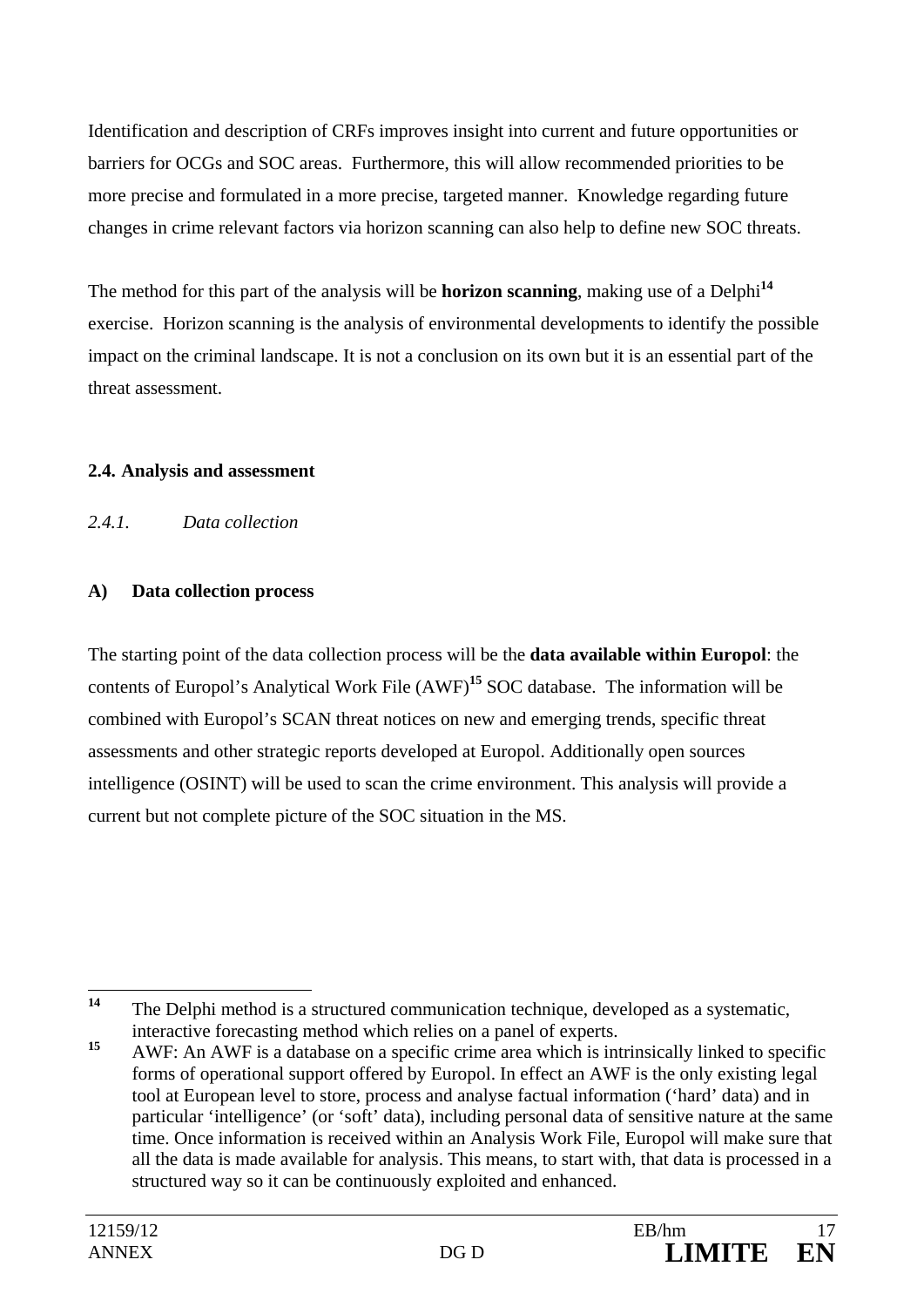The results of this preliminary analysis will identify **intelligence gaps**. This will assist with the development of tailored **EU intelligence requirements**. Questionnaires will be sent to MS in order to gather descriptive data for the indicators, fill intelligence gaps, and receive information about new trends or of emerging trends. Specific questionnaires will also be sent out to non-EU states and organisations that have strategic**<sup>16</sup>** or operational**<sup>17</sup>** agreements with Europol.

The SOCTA 2013 will be compiled on the basis of all investigations into OCGs and SOC areas from 1 January 2011 to until the date of the data collection.

#### **B) Data sources**

Both data from law enforcement agencies and open sources are used to inform the SOCTA.

Law enforcement data includes, as previously mentioned, data available within Europol, data obtained from MS via questionnaires, and data obtained from third organisations and countries.

The SOCTA uses a holistic approach toward open source material. Not all available sources will be used, but none is immediately discarded, except for suspicious sources, tabloid press articles or similar. OSINT that contradicts the information provided by MS will be cross checked with the MS involved.

Open sources include:

- Reports from other public organisations, primarily NGOs;
- Returns from the private sector;
- Scientific reports;

 $16$ **<sup>16</sup>** Albania, Bosnia Herzegovina, Colombia, Moldova, The Russian Federation, Serbia, Turkey, Ukraine, Montenegro, European Police College (CEPOL), European Commission (EC), European Central Bank (ECB), European Monitoring Centre for Drugs and Drug Addiction (EMCDDA), European Anti-Fraud Office (OLAF), European Agency for the Management of Operational Cooperation at the External Borders of the Member States of the European Union (Frontex), Situation Centre of the European Council (IntCen), United Nations Office on Drugs and Crime (UNODC), World Customs Organisation, Civilian ESDP police missions

**<sup>17</sup>** Australia, Canada, Croatia, Former Yugoslavia Republic of Macedonia, Iceland, Monaco, Norway, Switzerland, USA, US Bureau of Alcohol, Tobacco, Firearms and Explosives (ATF US), US Drugs Enforcement Agency (DEA), USA Federal Bureau of Investigation (FBI), US Immigration and Customs Enforcement (ICE), US Postal Inspection Service (USPIS), US Secret Service (USSS), Eurojust, Interpol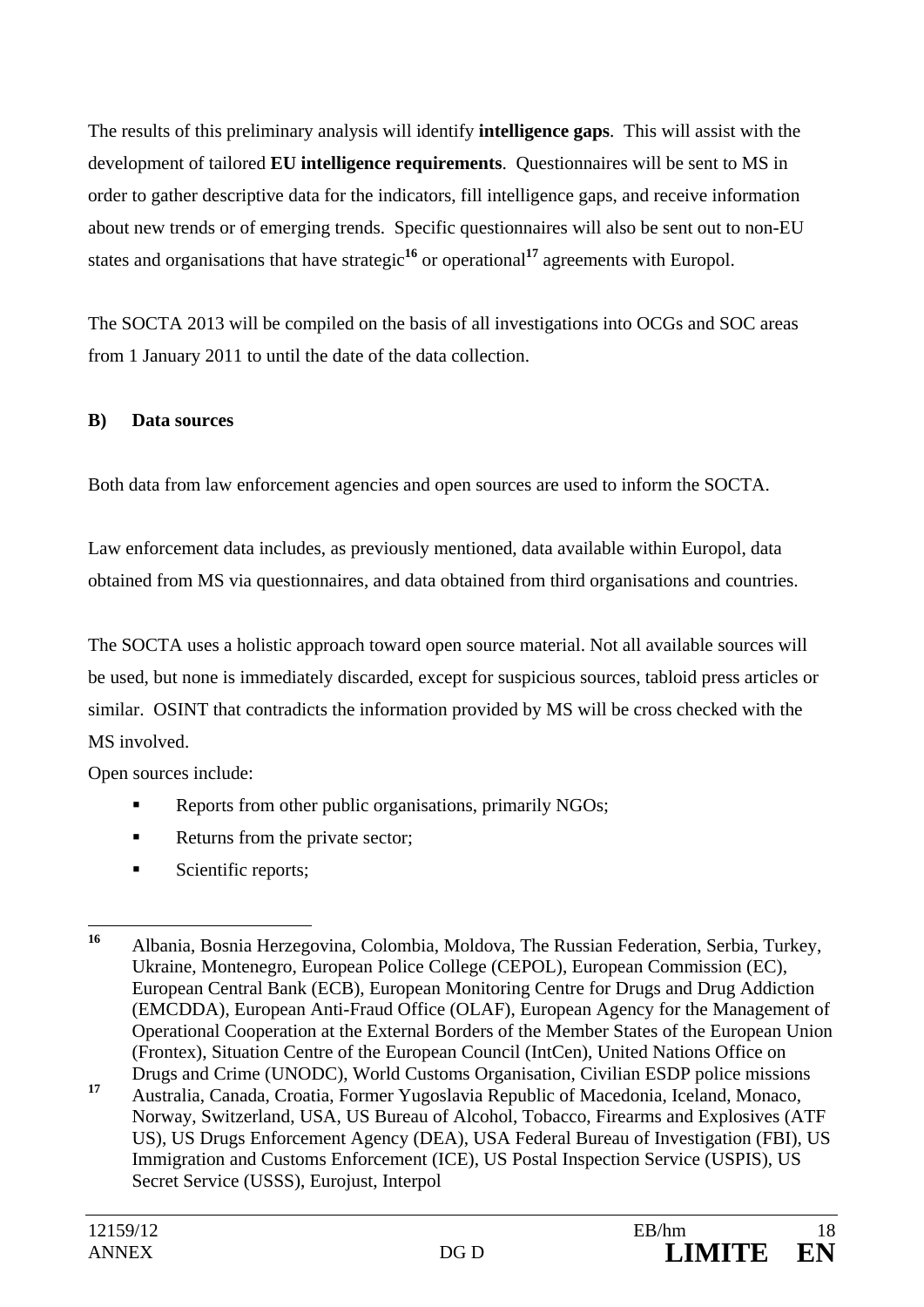- Other open sources including journals, magazines, news agency reports and newspapers;
- EU and other official (governmental) documentation (e.g. decisions, declarations, general reports and bulletins, meeting minutes and background papers).

A reference list of all sources used for the purpose of the SOCTA, will be added as an Annex to the SOCTA report.

## **C) Data evaluation**

In general, information will be evaluated using the "four by four  $(4x4)$ " system, in which both the source and the information are independently assessed, and every combination of a source and its information is assigned a value ranging from A1 to X4.

Following this 4x4 system, data sources used for the SOCTA are attributed thus:

- Europol information: A1;
- MS information: A1\* (an **exception** can be made if there is an explicit reason to lower the status of the source and/or information e.g. investigation is ongoing and not all information is confirmed);
- Information from EU institutions (Eurojust, FRONTEX, …): A1 ;
- The status of information from grey literature and other open sources can be anything between A1 and X4.

The information that can be used for the SOCTA should have an evaluation of B3 or higher (A1, A2, A3, B1, B2).

## *2.4.2. Analysis*

The analysis of the data and the assessment of the indicators is the core of the analysis process. The aim of the analysis is to develop the most precise and valid inferences possible from the information and to arrive at key threats.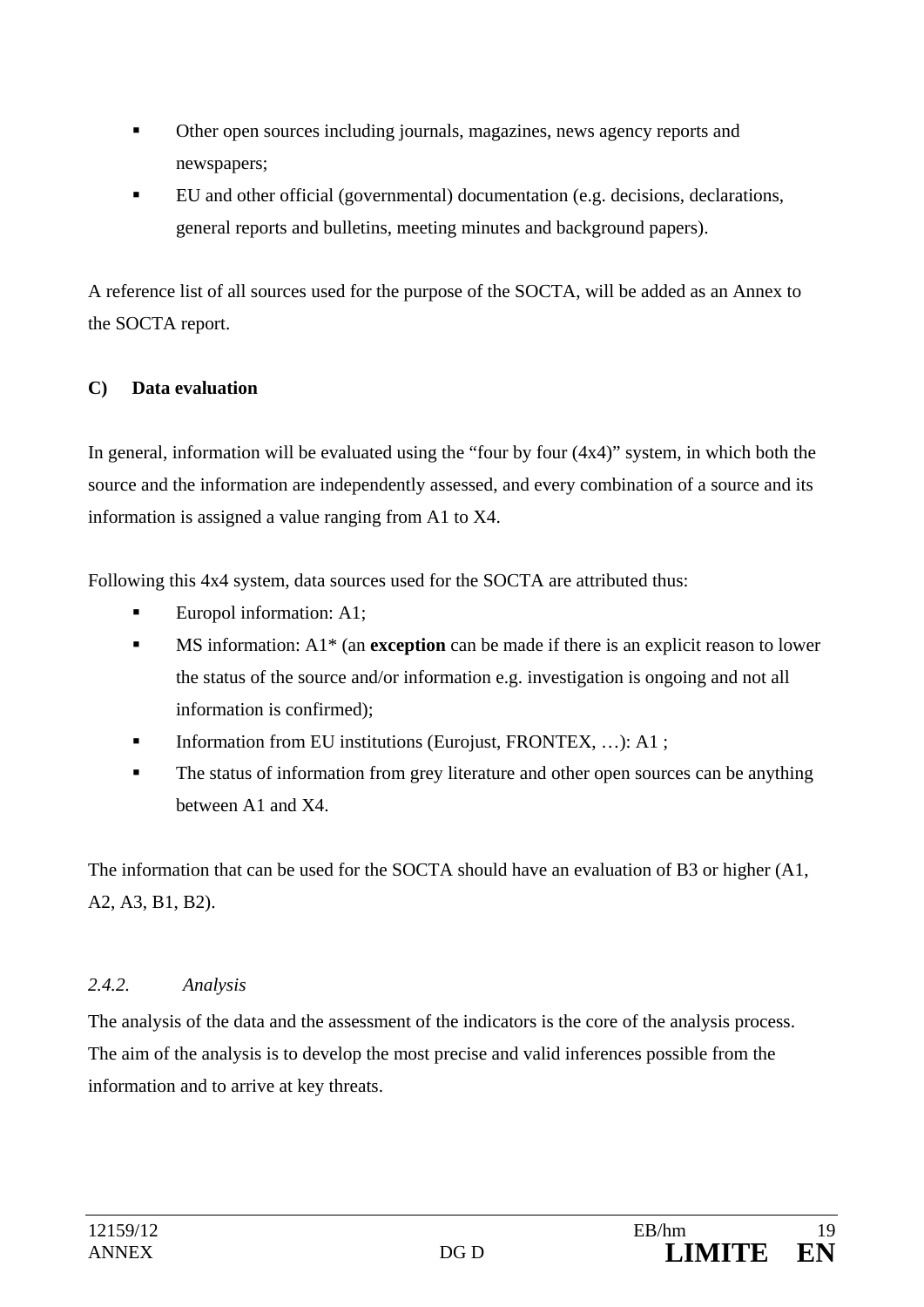The full analysis process includes the six steps described below and starts with what was described above, namely decisions relating to the focus and the indicators.

After the analysis and drafting phase, MS will be given the possibility to review the report and provide comments and propose amendments.

# **Step 0: Data collection on OCGs and SOC areas and the environment by means of the indicators.**

For each indicator for OCGs and SOC areas, and for each effect indicator, a description and unit of measurement is determined. CRFs relevant for the OCGs and SOC areas are identified.



### **Step 1: Assessment of OCGs and SOC areas based on the indicators developed.**

Especially for OCGs, MS data on OCGs can be used to create a typology of OCGs at Europol level. The typology or clustering of OCGs will be based on the existence of significant similarities between indicators. These types will be assessed according to their threat. OCGs and SOC areas are scored (high, medium, low, nil and unknown) on all their indicators.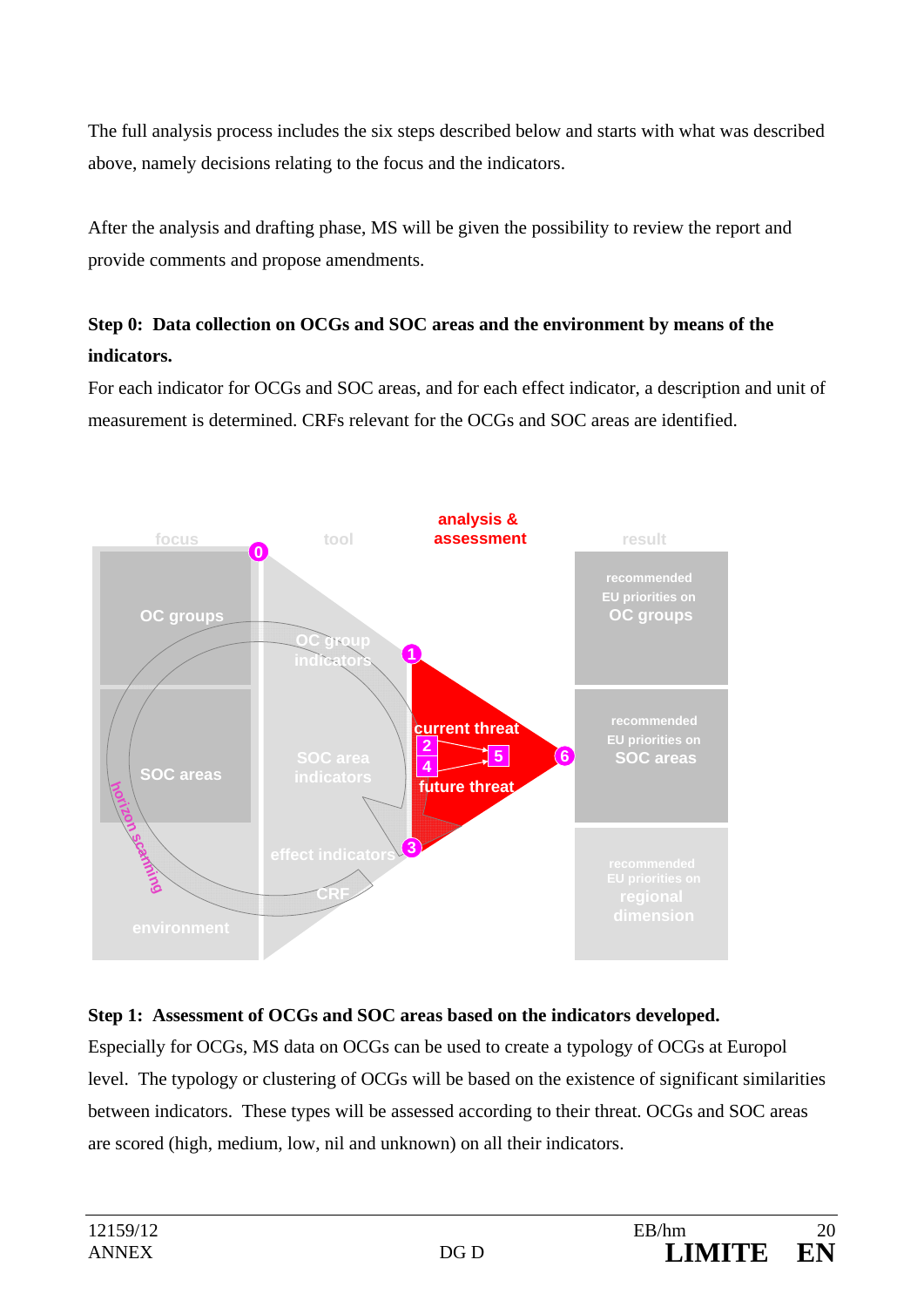These scores are taken into account for the determination of the current and future threat. For both OCGs and SOC areas the effect they have on the environment is assessed. Vulnerabilities, facilitators and other CRFs are analysed.

### **Step 2: Current threat**

Definition of current threats and the relevant CRFs (e.g. new communication tools, changes in legislation).

## **Step 3: Horizon scanning**

In order to work in a future-oriented manner, it is necessary to go beyond the current threat and also assess future threats. To do this, a horizon scan is carried out, to look into future changes in CRFs.

## **Step 4 : Future threat**

Definition of future threats.

# **Step 5: Current and future threats**

Combination of steps 2 and 4: list of current and future threats on SOC for the EU, including a regional perspective.

# **Step 6: Additional step to identify key threats**

If an overview of key threats does not clearly arise from the analysis of the OCGs, SOC areas and the effect they have on the environment, an additional qualitative step alongside the whole process can be used to assist with the assessment. To identify key threats, a relative value is given to each of the threat indicators (see list below). The assigned value is not an absolute weighting but rather an indication to assess the relative value of several indicators when informing the process of prioritisation. The final result of the whole process will be the list of recommended priorities for OCGs, SOC areas on both EU and regional level.

The aforementioned decision on the value of each of the indicators for OCGs and SOC areas was determined by the SOCTA Advisory Group**<sup>18</sup>**.

 $18$ The exercise was done during workshops organised by Europol. The method used was paired comparison analysis.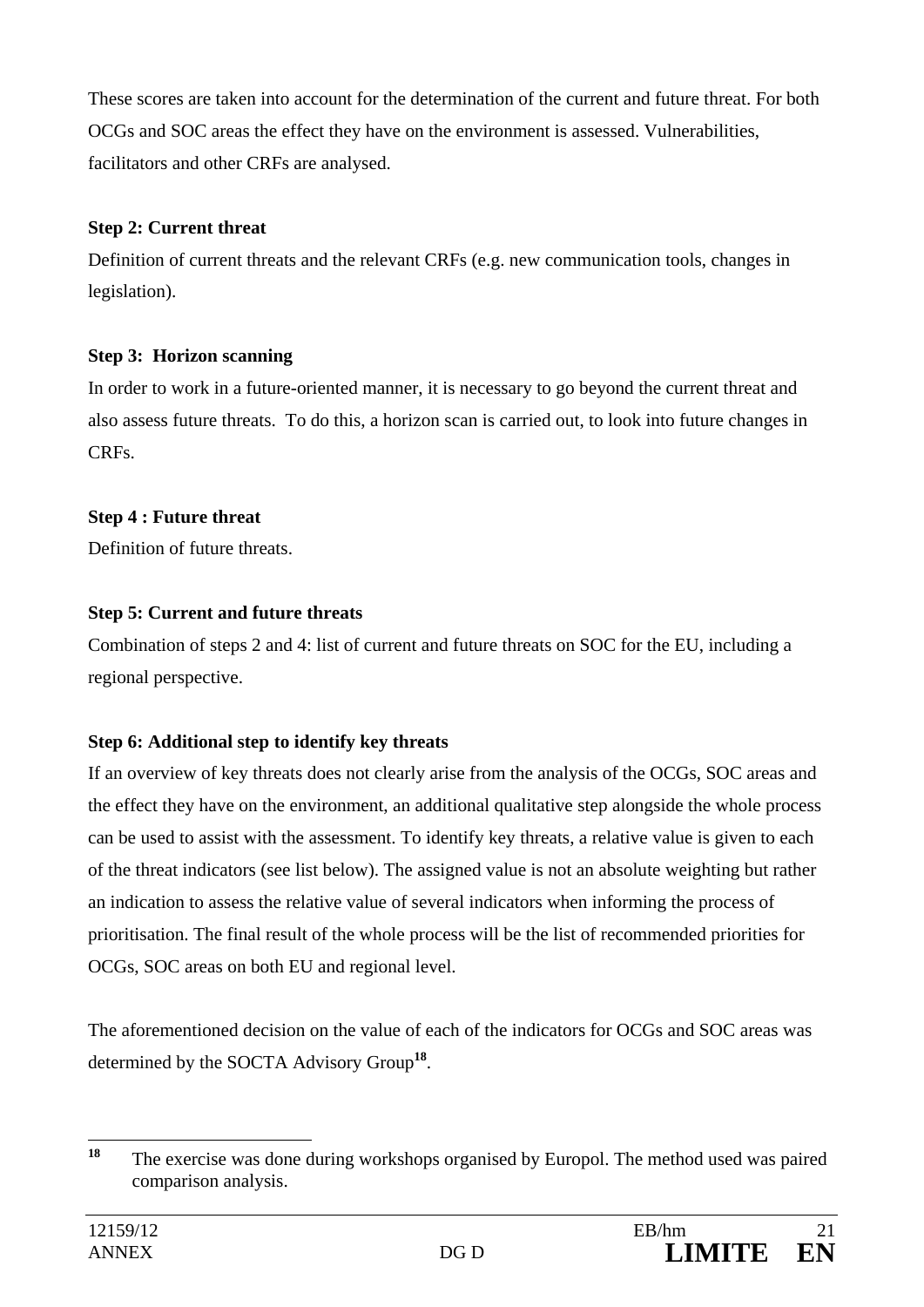Value of the OCG indicators:

- High: International dimension, corruption;
- Medium: Adaptability and flexibility, Resources , Legal business structures, Multiple crime areas;
- Low: Cooperation, Expertise, External violence, Countermeasures.

Value of the SOC area indicators:

- High: International dimension, profit;
- **Medium:** Innovation, number of groups active, evolution;
- **Low: Resource availability, social tolerance, linked crime areas.**

It is important to note that, regarding the indicators, a clear distinction has to be made between:

- the scale of the indicator (unknown; nil  $\rightarrow$  low  $\rightarrow$  medium  $\rightarrow$  high);
- the value of each separate indicator, which is necessary in order to combine the scores on all indicators into one threat score.

## **Example:**

## **Step 0**

*Group type X and group type Y are, after the analysis of all indicators, on the list of most threatening groups.* 

- *Group type X consists of OCGs that can be described as dominant. They are large and violent polycriminal OCGs, having criminal areas inside and outside the EU and making use of violence. They employ experts, exploit LBS and corrupt law enforcement officials.*
- *Group type Y consists of OCGs providing services. They are small but polycriminal, highly specialized, but do not use countermeasures, corruption, LBS or violence.*

## **Step 1**

*The threat of group type X is assessed as high for the indicators size, international dimension, multiple crime areas, LBS and external violence. It is assessed as medium for resources, expertise, countermeasures. It is assessed low for profit and cooperation. It is assessed as unknown for flexibility. Its effect is assessed as low for psychological and physical, political and social effect; medium for economic and financial effect; and unknown for technological effect. The growth of the internet and unemployment are identified as relevant CRFs.*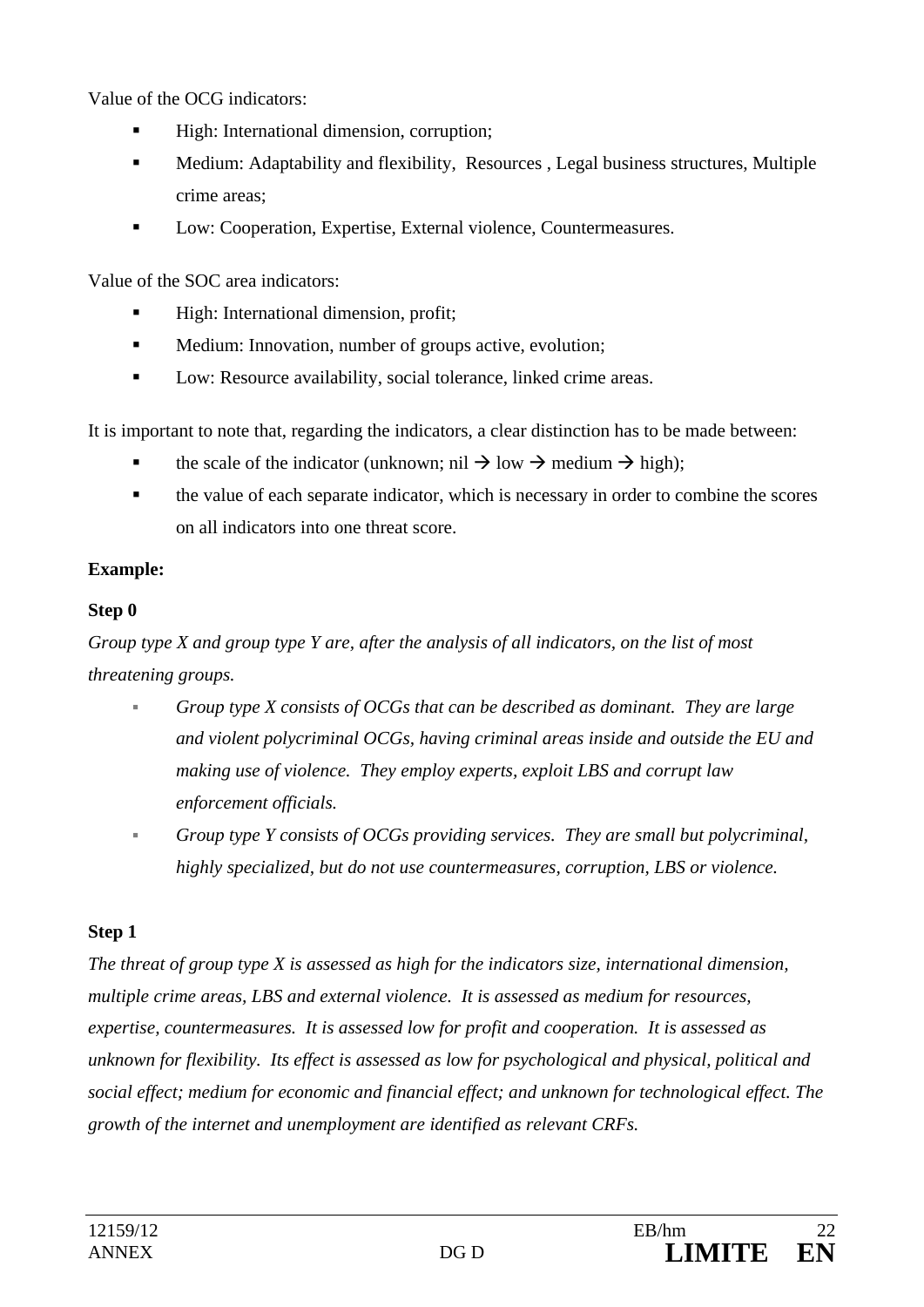*The threat of group type Y is assessed as high for expertise, international dimension and multiple crime areas. It is assessed as medium for cooperation and low for size and countermeasures. It is assessed as nil for corruption, LBS, external violence. Its effect is assessed as high for social effect; medium for economic and financial effect; low for technological effect; and nil for psychological, physical and political effect. The use of biometrics and the growth of the internet are identified as relevant CRFs.* 

*The effect of group X* 

 *High: Physical/ psychological, financial/ economic* 

*The effect of group Y* 

 *…* 

 *Low: physical, psychological Financial/ economic: NIL* 

*Group X: unemployment is a key CRF Group Y: increased accessibility to the internet is a key CRF* 

### **Step 2**

*The list of key current threats includes* 

- *group type X*
- *group type Y*
- *SOC area X*
- *SOC area Y*
- *…*

# **Step 3**

*The horizon scanning and associated Delphi method indicates key future changes in CRF relate to technological developments.*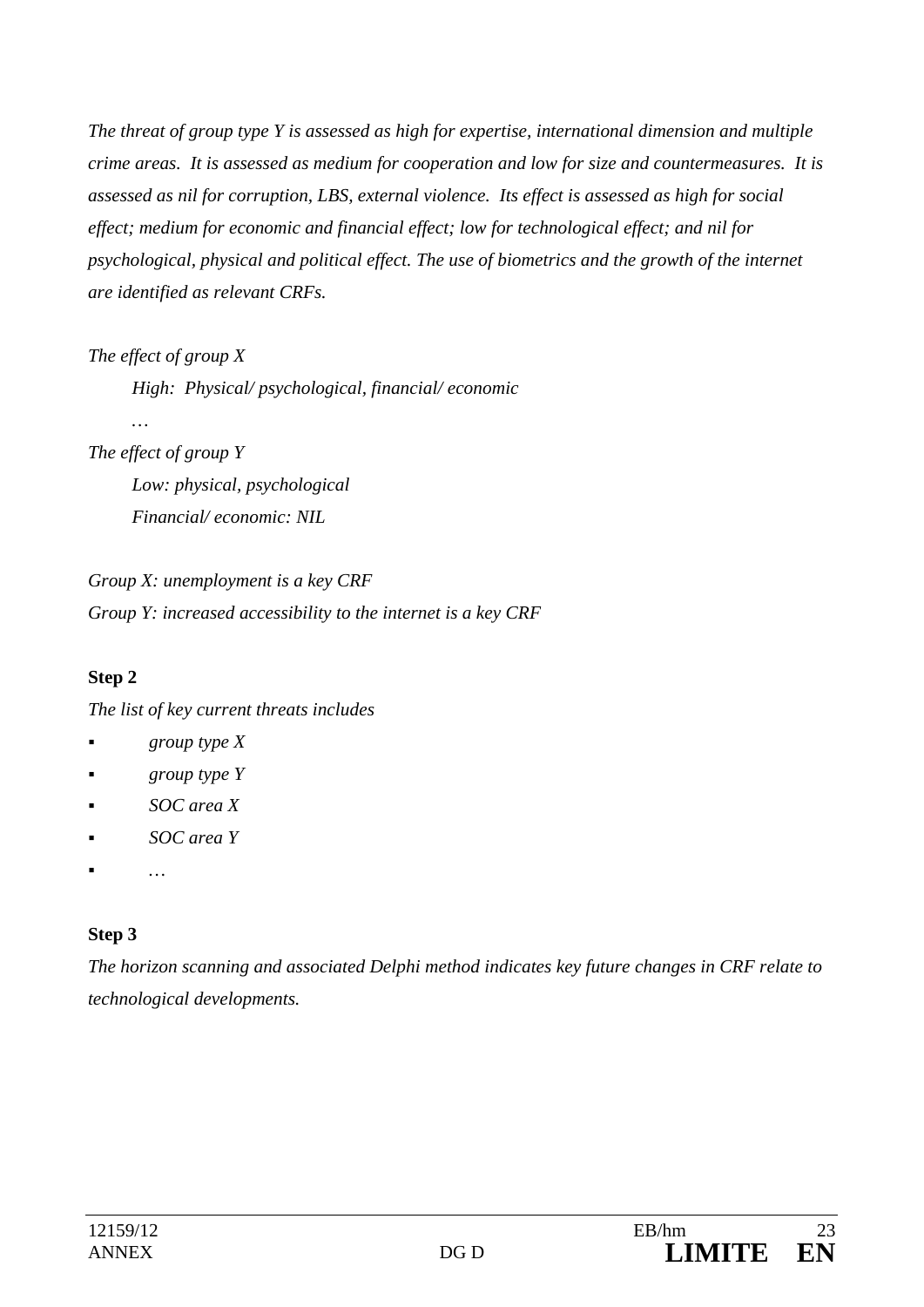### **Step 4**

*The list of key future trends includes* 

- *Future trend A*
- *Future trend B*
- *…*

*And their impact on* 

| $\circ$ | SOC area X                                   |
|---------|----------------------------------------------|
| $\circ$ | SOC area Y                                   |
| $\circ$ | Group type $X$ (this will be more difficult) |
| $\circ$ | $\ldots$ group type X                        |
|         |                                              |

## **Step 5**

*The combined key current and future trends are:* 

- *group type X*
- *group type Y*
- *SOC area X*
- *SOC area Z*
- *SOC area A*
- *SOC area Y*
- *group type Z*
- *…*

# **Step 6**

*The relative value of indicators is applied to this list in order to indicate the recommended priorities and can be justified according to the following findings:* 

*Group type X appears as a key priority:* 

- *it scores high on high value indicators international dimension and corruption;*
- *it scores high on medium value indicators multiple crime areas and LBS.*
- *it scores medium on medium value indicator resources.*
- *it scores high on low value indicator external violence.*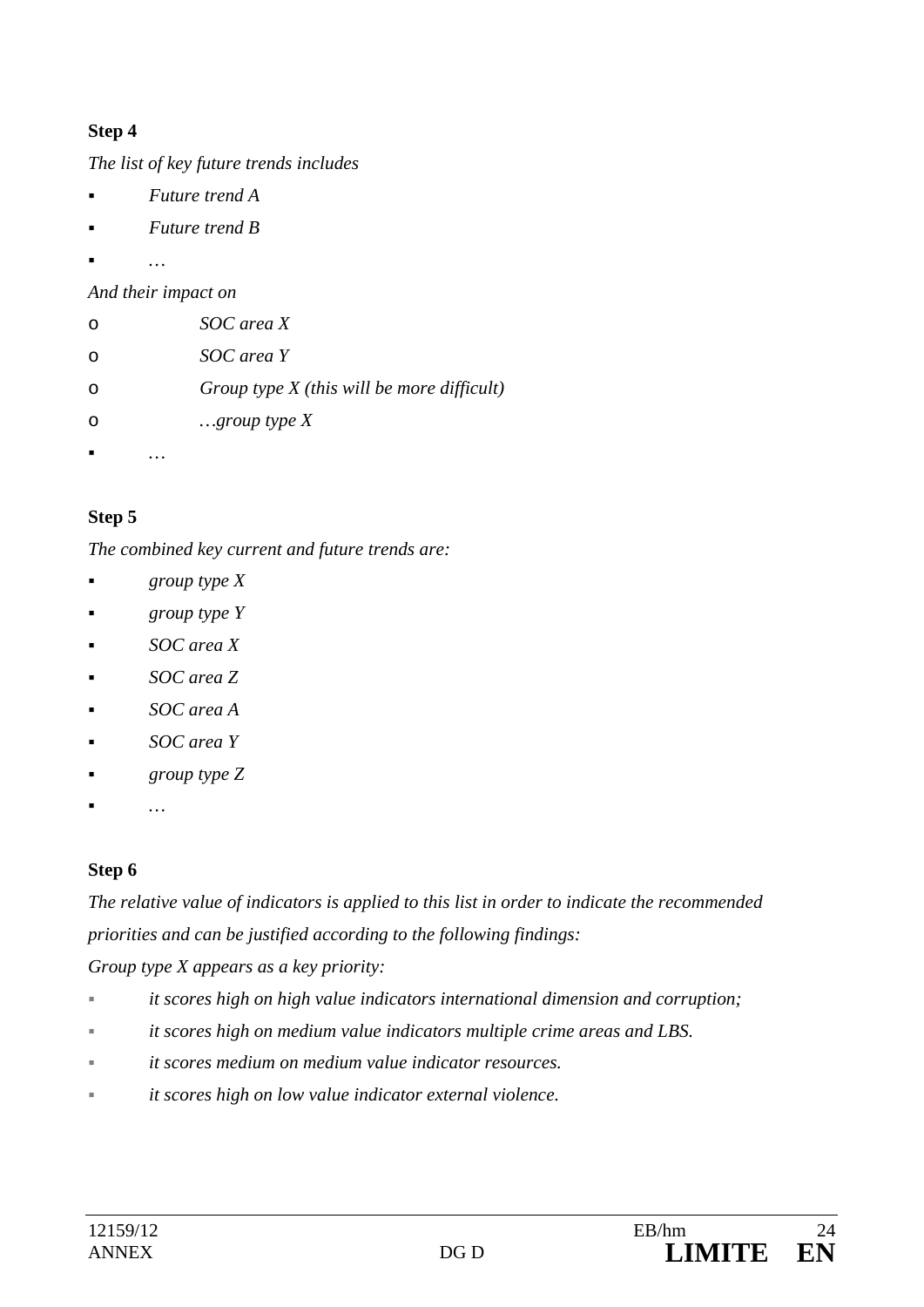*Group type Y ranks lower than group type X:* 

- *it scores high on high value indicator international dimension;*
- *it scores high on medium value indicator multiple crime areas;*
- *it scores high on low value indicator expertise;*
- *it scores nil on high value indicator corruption, on medium value indicator LBS and on low value indicator external violence.*

|                    | indicators for OCGs |                                           |                                                   |                |             | effect indicators                |                          |             | <b>CRF</b>                  |        |  |
|--------------------|---------------------|-------------------------------------------|---------------------------------------------------|----------------|-------------|----------------------------------|--------------------------|-------------|-----------------------------|--------|--|
| indicator          | expertise           | linterna-<br>Itional<br><b>Idimension</b> | <b>Imultiple</b><br><b>I</b> crime areasiviolence | lexternal      |             | physical /<br>psycho-<br>logical | Ifinancial/<br>leconomic |             | unemploy-linternet<br>lment | growth |  |
| value of indicator | LOW                 | <b>HIGH</b>                               | <b>MEDIUM</b>                                     | <b>LOW</b>     | LOW         |                                  |                          |             |                             |        |  |
| group type X       | <b>MEDIUM</b>       | <b>HIGH</b>                               | <b>HIGH</b>                                       | <b>IMEDIUM</b> | <b>HIGH</b> | <b>HIGH</b>                      | <b>HIGH</b>              | <b>HIGH</b> |                             |        |  |
| group type Y       | <b>HIGH</b>         | <b>HIGH</b>                               | <b>HIGH</b>                                       | <b>NIL</b>     | <b>LOW</b>  | <b>LOW</b>                       | INIL                     | <b>LOW</b>  |                             | ΙX     |  |

#### **2.5. Results**

The analysis process results in a list of recommended priorities on OCGs and SOC areas, including the geographical aspect. For each of the recommended priorities defined, an argument map will be provided explaining why the threat is in the list of recommended priorities. The argument map will provide a complete overview of all information assessed (including effect and CRF) and the pros and cons of the choice, which will allow decision-makers to have a clear overview of the main features of the recommended priorities. The details of the argument maps will also be useful in the preparation of multi-annual strategic plans (MASPs) in a later phase of the policy cycle.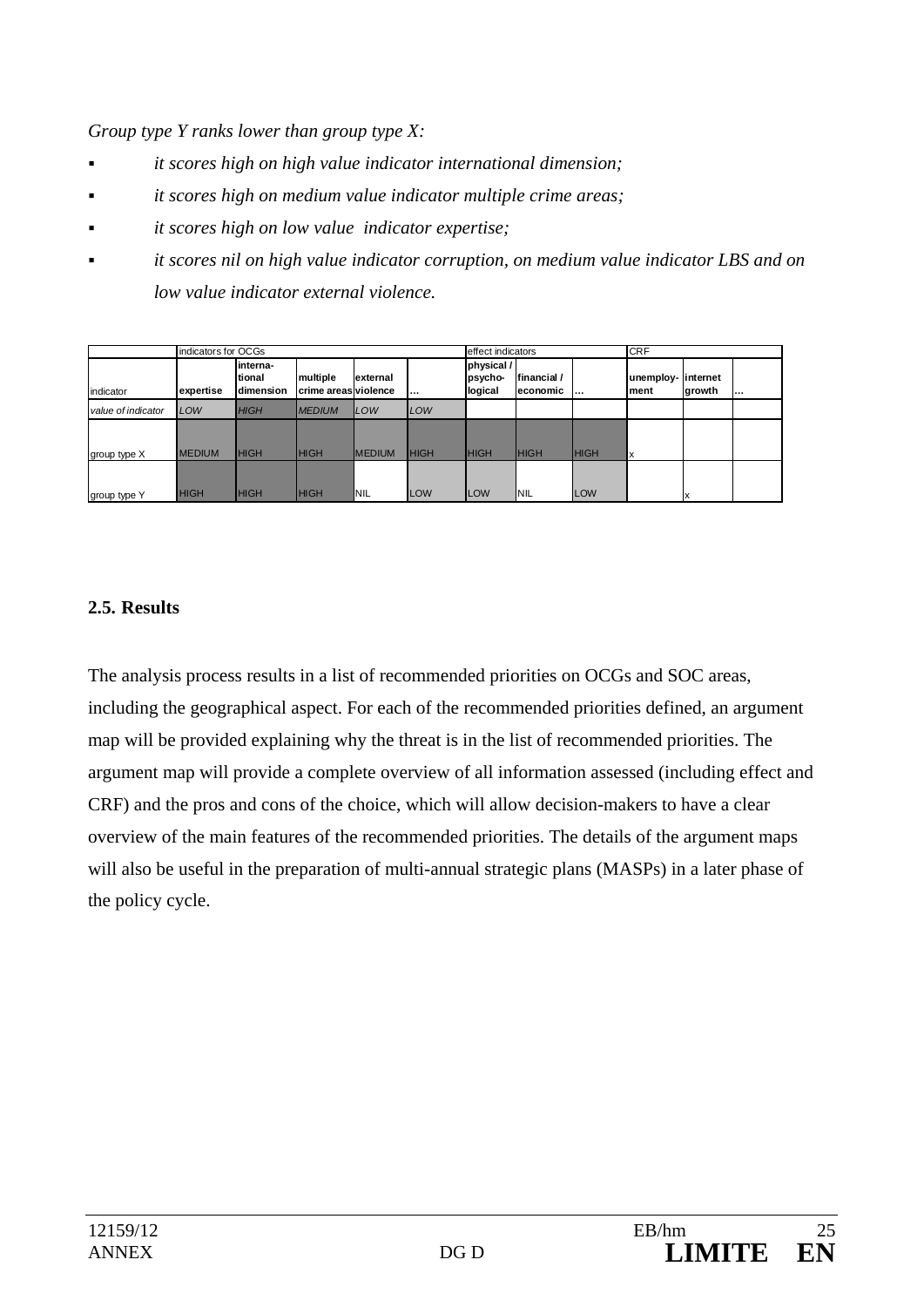## **3. CONCLUSION**

The SOCTA is the strategic report assessing and prioritising threats in the EU, assessing vulnerabilities and opportunities for crime.

The SOCTA process includes:

- The preparation and endorsement of the methodology;
- Data collection, including the EU intelligence requirements (questionnaire);
- Analysis of the data;
- **•** Drafting the SOCTA report, including a list of key threats;
- Drafting of the recommended priorities.

In order to develop the most appropriate strategy to tackle SOC in the EU MS and to fully meet the expectations of the customers of the SOCTA, the proposed methodology focuses on a broader range of aspects than the previous OCTA methodology:

- The scope and use of indicators for OCGs is enlarged and indicators are developed to analyse SOC areas.
- Horizon scanning is added, so that future threats can be better defined.
- **Effect and crime relevant factors are analysed in detail to allow improved and more** focused prioritisation.

This methodology will allow Europol to prepare an assessment of key threats on SOC.

An evaluation of the SOCTA methodology is foreseen mid-2013, following the delivery of the first SOCTA.

A summary of the methodology will be added to all versions of the SOCTA. A complete methodology report will be available to all stakeholders.

COSI adopted the SOCTA methodology at its meeting on 25 June 2012. Europol will now proceed with the preparation of intelligence requirement questionnaires for the contributors. The questionnaire will be issued in the beginning of August 2012.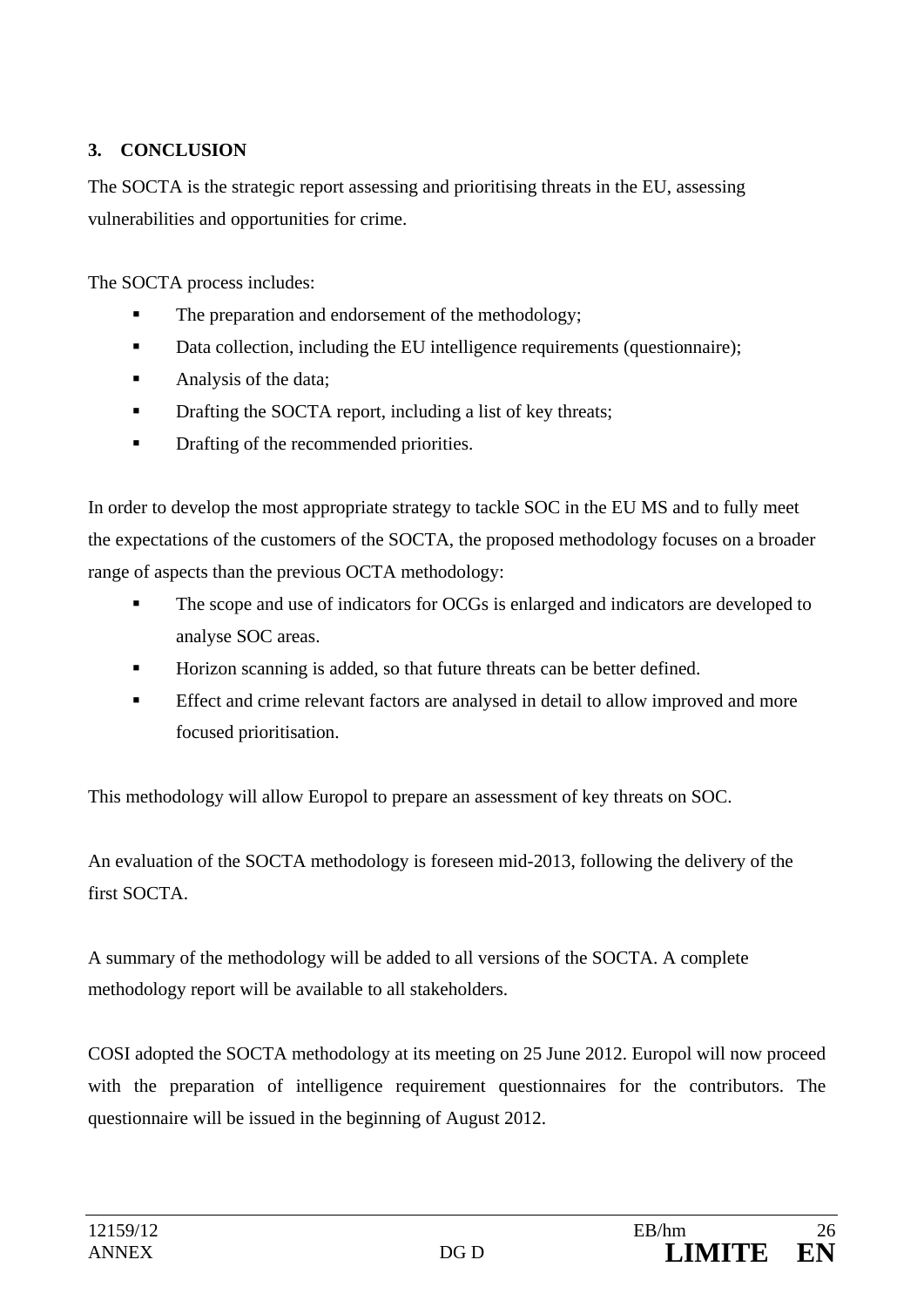#### **4. LIST OF ABBREVIATIONS**

| AWF           | <b>Analytical Work File</b>                                        |
|---------------|--------------------------------------------------------------------|
| <b>COSI</b>   | Standing Committee on Operational Cooperation on Internal Security |
| <b>CR</b>     | <b>Customer requirements</b>                                       |
| <b>CRF</b>    | Crime-Relevant Factors                                             |
| <b>EMPACT</b> | European Multidisciplinary Platform against Criminal Threats       |
| IR            | Intelligence requirements                                          |
| <b>JIT</b>    | Joint Investigation Team                                           |
| <b>MS</b>     | <b>Member States</b>                                               |
| <b>OCG</b>    | <b>Organised Crime Group</b>                                       |
| <b>OCTA</b>   | <b>Organised Crime Threat Assessment</b>                           |
| <b>PESTEL</b> | Policy, Economical, Social, Technological, Environmental, Legal    |
| <b>SOC</b>    | Serious and Organised Crime                                        |
| <b>SOCTA</b>  | Serious and Organised Crime Threat Assessment                      |

#### **5. REFERENCES**

Council Conclusions on the creation and implementation of an EU policy cycle for organised and serious international crime**<sup>19</sup>**;

Council Framework Decision 2008/841/JHA of 24 October 2008 on the fight against organised crime**<sup>20</sup>**;

Council Decision 2009/371/JHA of 6 April 2009 establishing the European Police Office  $(Europol)^{21}$ ;

SOCTA customer requirements<sup>22</sup>;

 $19$ <sup>19</sup> 15358/10 COSI 69 ENFOPOL 298 CRIMORG 185 ENFOCUSTOM 94

<sup>&</sup>lt;sup>20</sup> OJ L 300, 11.11.2008, p. 42<br><sup>21</sup> OJ L 121, 15.05.2000, p. 27

<sup>&</sup>lt;sup>21</sup> OJ L 121, 15.05.2009, p. 37<br><sup>22</sup> 12082/1/11 REV 1 COSL56

**<sup>22</sup>** 12983/1/11 REV 1 COSI 56 ENFOPOL 246 CRIMORG 110 ENFOCUSTOM 78